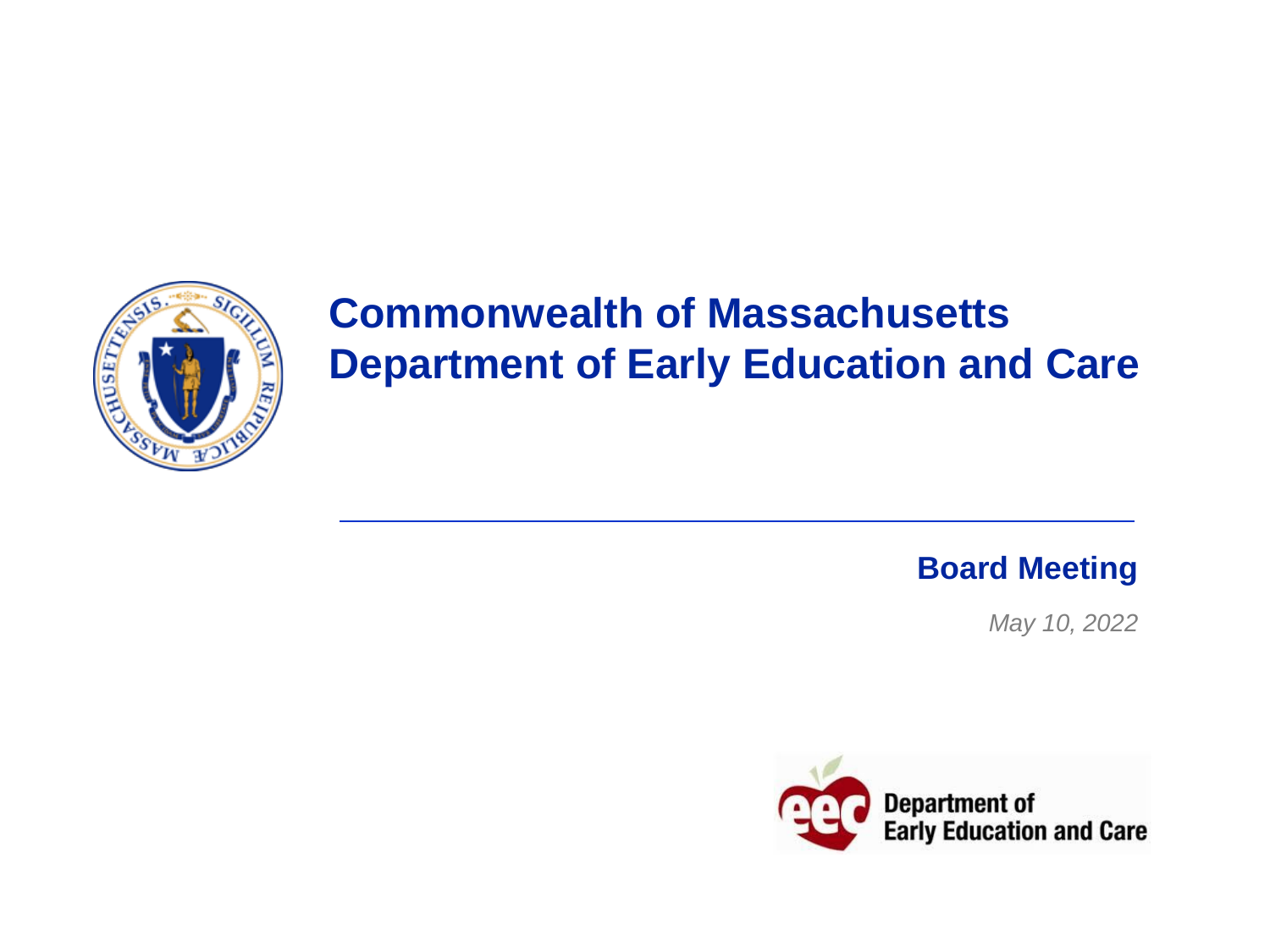

- Early Learnings and Proposed Framework for Strategic Action Plan Implementation
- Commonwealth Cares for Children (C3):
	- Stabilization Grants Update & Preliminary Outcomes
	- Workforce Bonus Funds
- Market Rate Study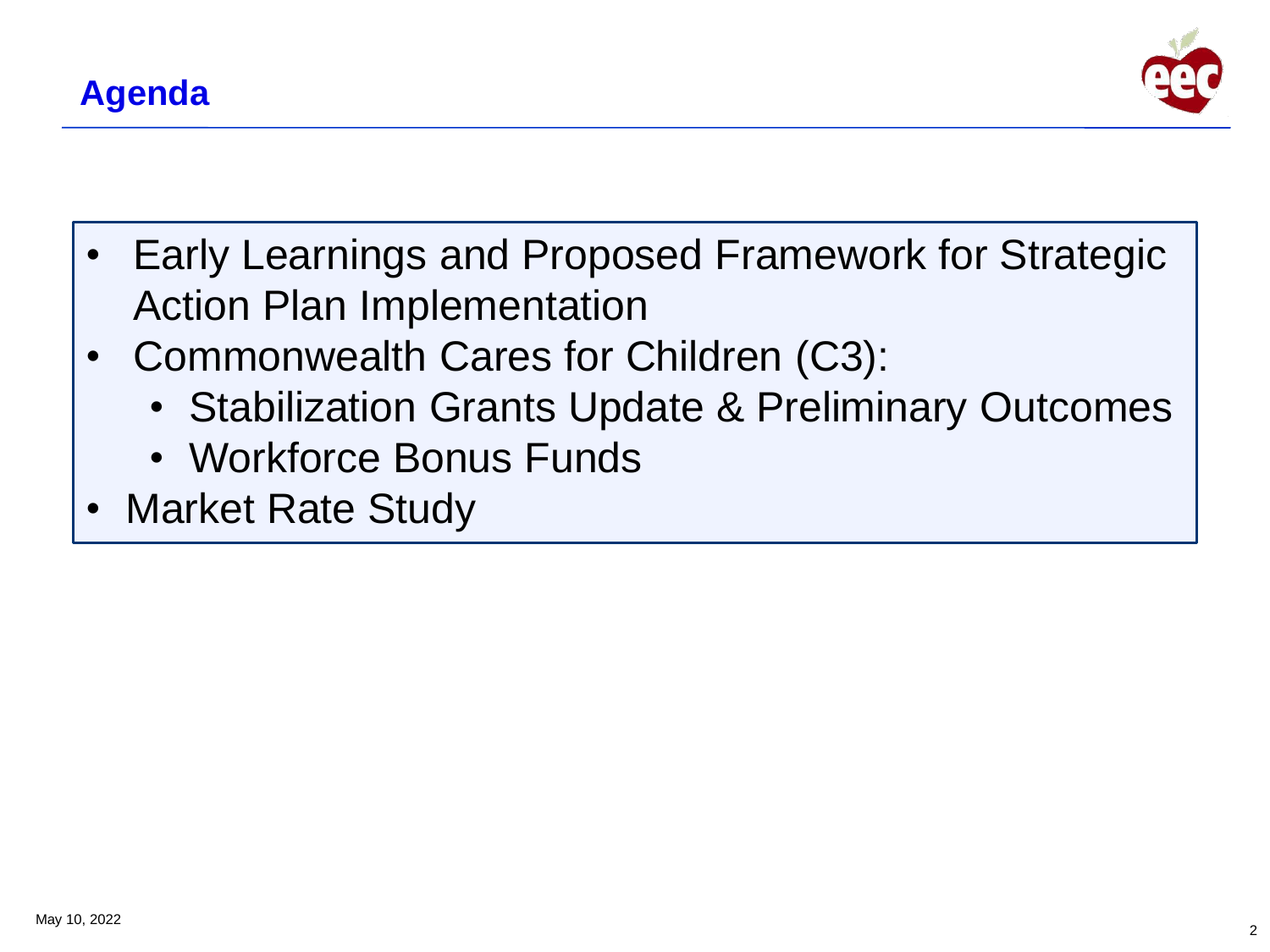

# **Early Learnings & Proposed Framework for Strategic Action Plan Implementation**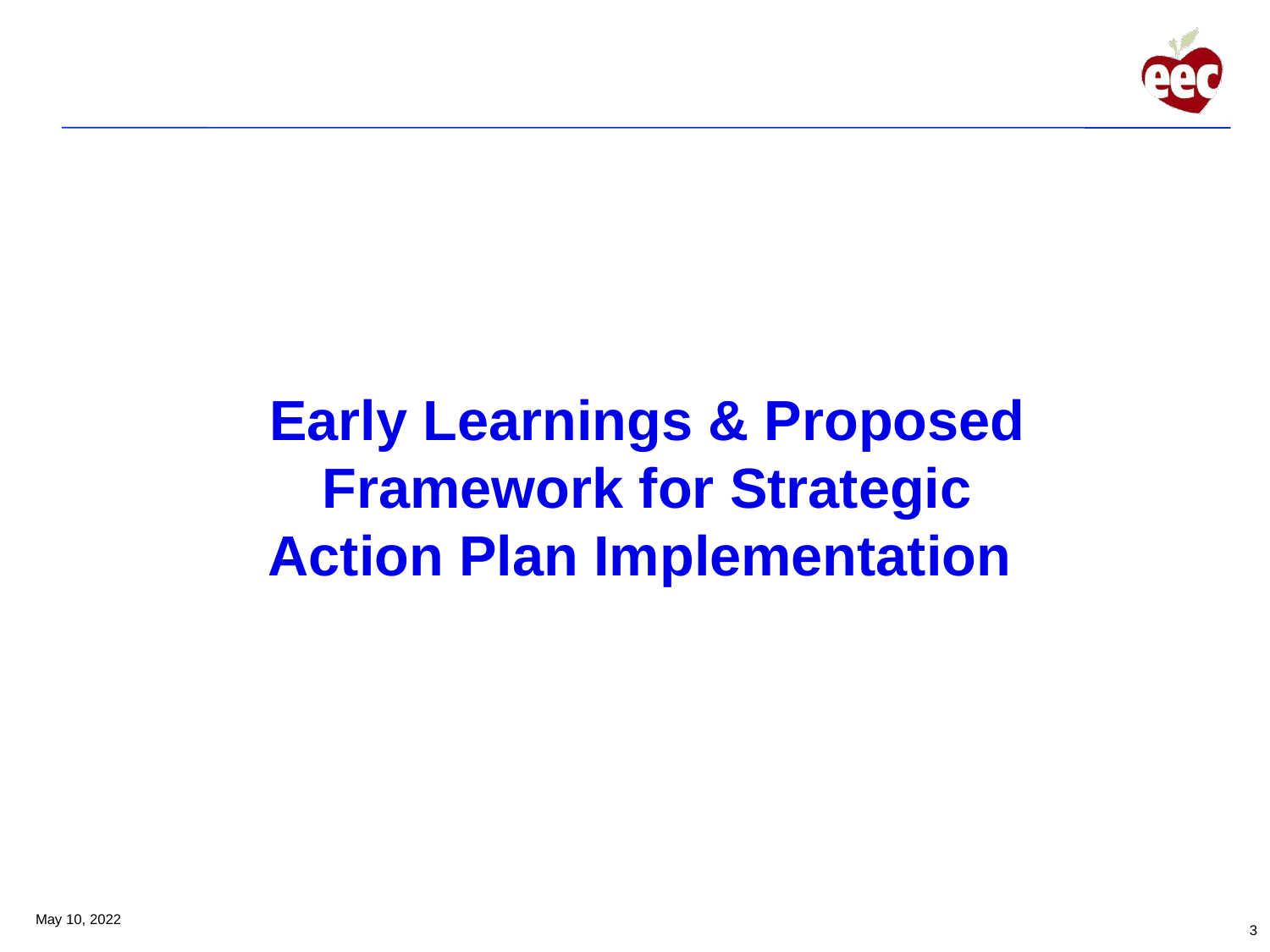# **Early Learnings, Engagement & Strategic Action Plan Alignment**



Based on staff and stakeholder engagement over the past six weeks – including EEC all-staff meetings, regional office visits, and meetings with subject matter experts, legislative leaders, and partners from across the early education sector – broad support and alignment exists for EEC's Strategic Action Plan and Goals.

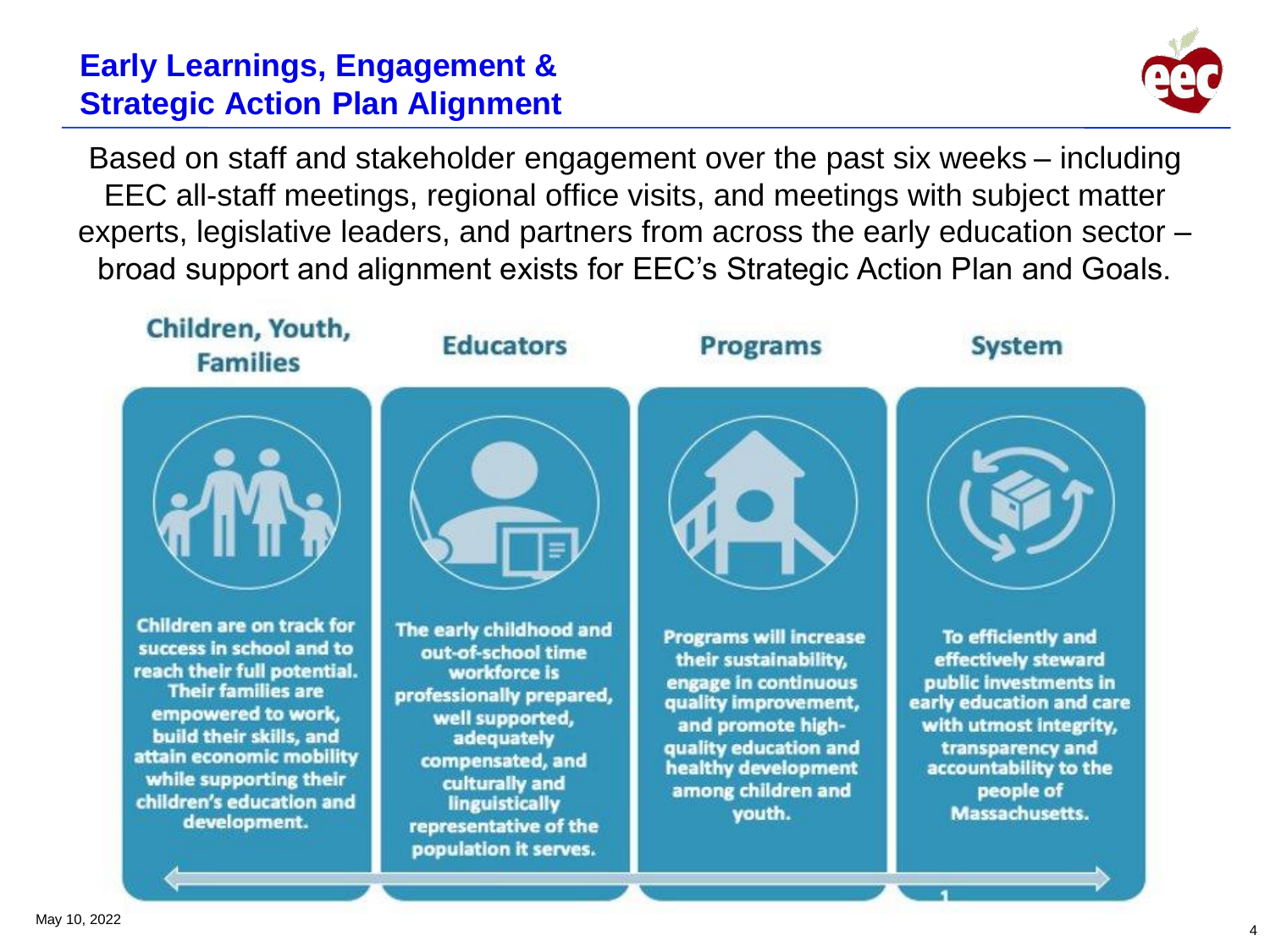# **Operationalizing the EEC Strategic Action Plan Implementation Framework & Operational Focus**



Human/user-centered restructuring of agency operations and business processes to modernize and improve the staff and user experience

### **Key User Groups**

#### **Programs**<br> **Programs**<br> **Programs Families Educators**

Maximize access, streamline procedures and expand early education and care options

Provide consistent, ongoing supports that promote stable financing, quality services and health and safety

Facilitate meaningful career pathways, professional advancement and retention of educators in the field

#### **Enabling Mechanisms**

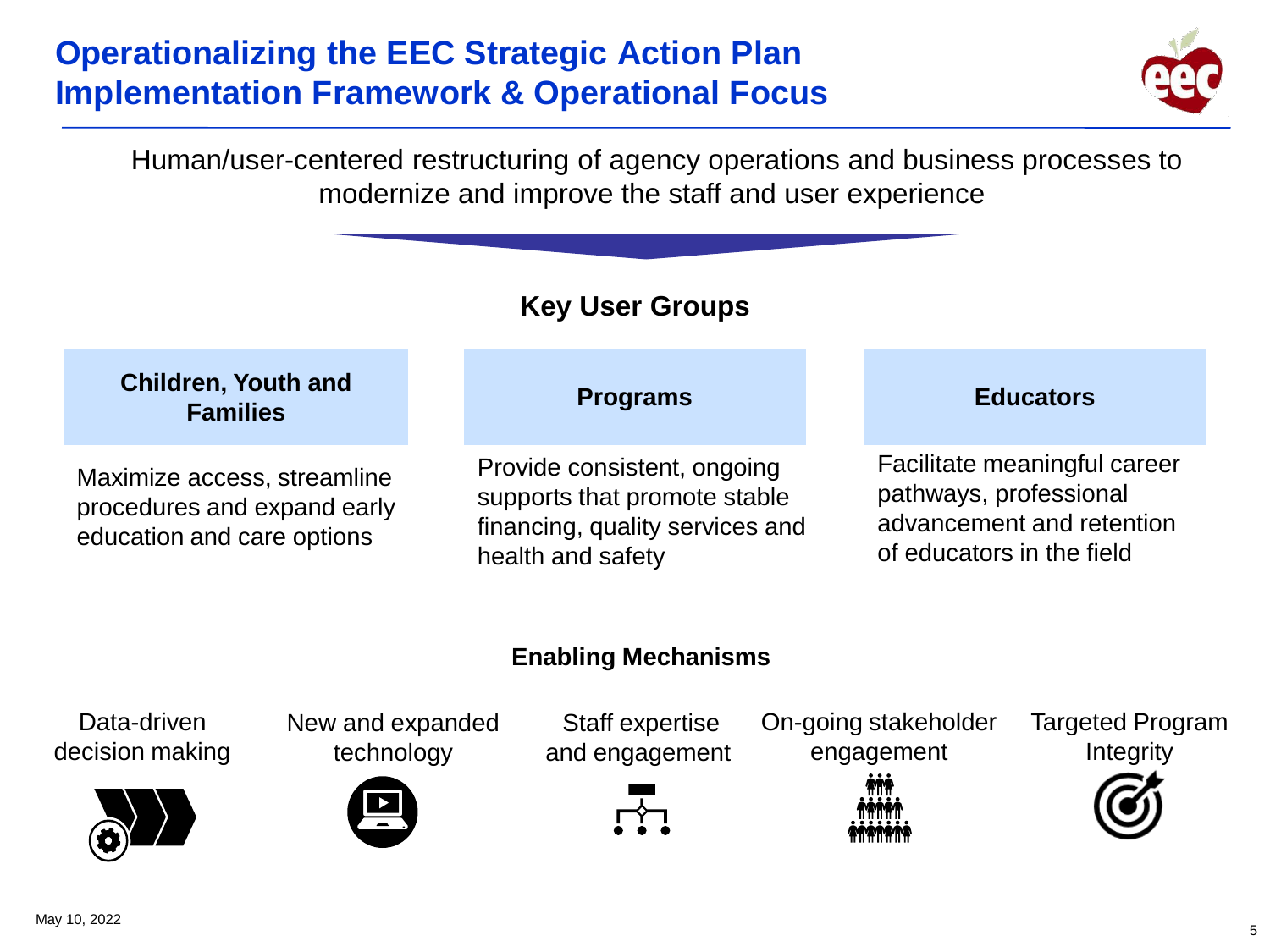# **Operationalizing the EEC Strategic Action Plan Immediate Priority Projects**



Leveraging cross-secretariat resources to accelerate enhancements and improvements that will improve user experiences and increase access for families.

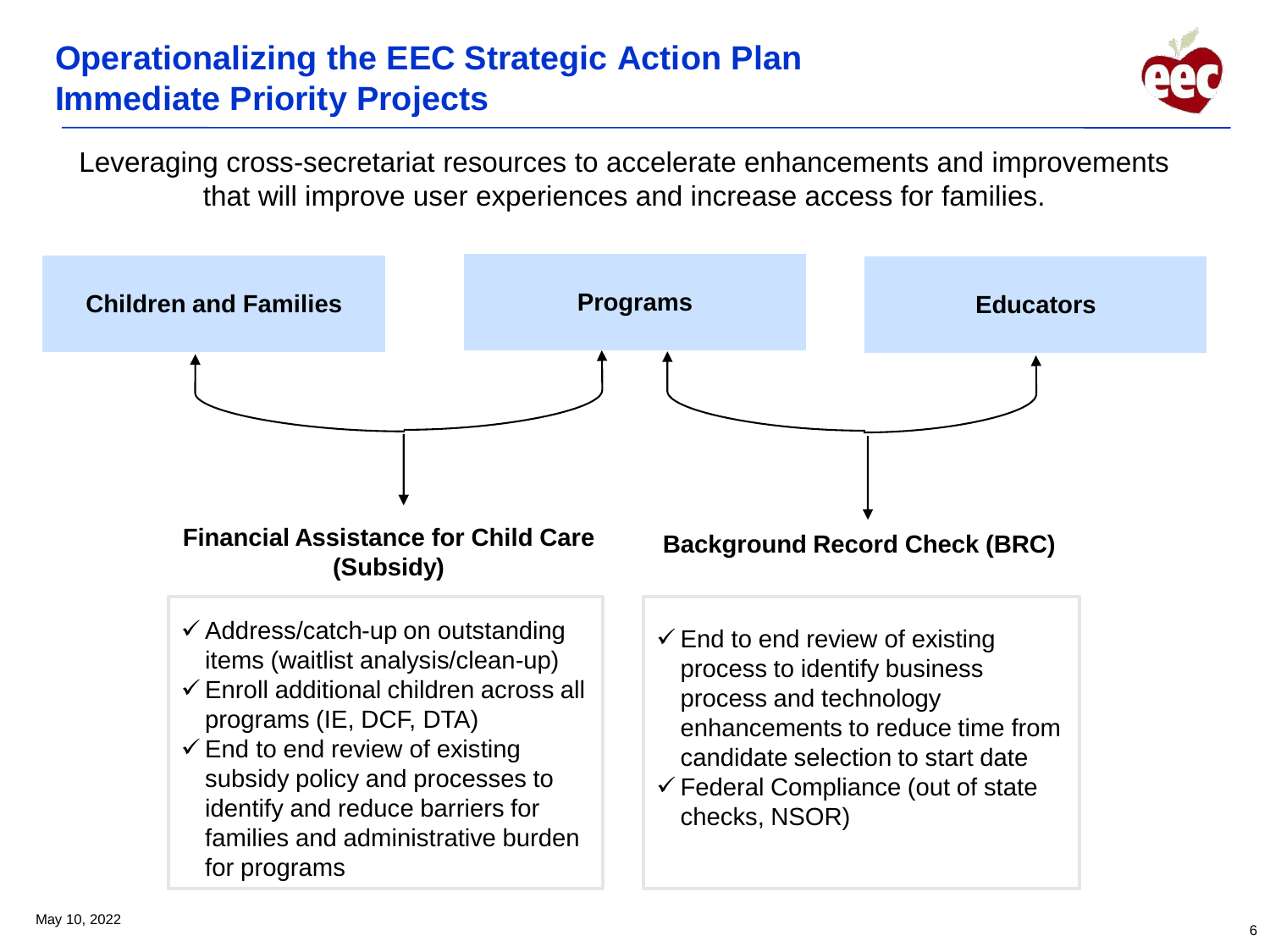

# **Commonwealth Cares for Children (C3) Stabilization Grant Program**

# **Key Takeaways**:

- Stabilization grants provided an historic investment in foundational funding for programs.
- A year of monthly, program level grants, demonstrated that such funding could be effective at stabilizing program finances during a year of fluctuating revenue.
- The formula used in distributing the grants has been effective at directing funds to programs serving lower-income families.
- Currently, the early education and care system is at 92% of pre-COVID capacity
- Challenges recruiting and retaining educators remain, suggesting ongoing attention to ways in which grant funds can be targeted to solutions.

# **Discussion Points:**

- Learnings from the C3 grant program that can inform future strategies for supporting financial stability for programs.
- Identification of additional information needed to determine future directions.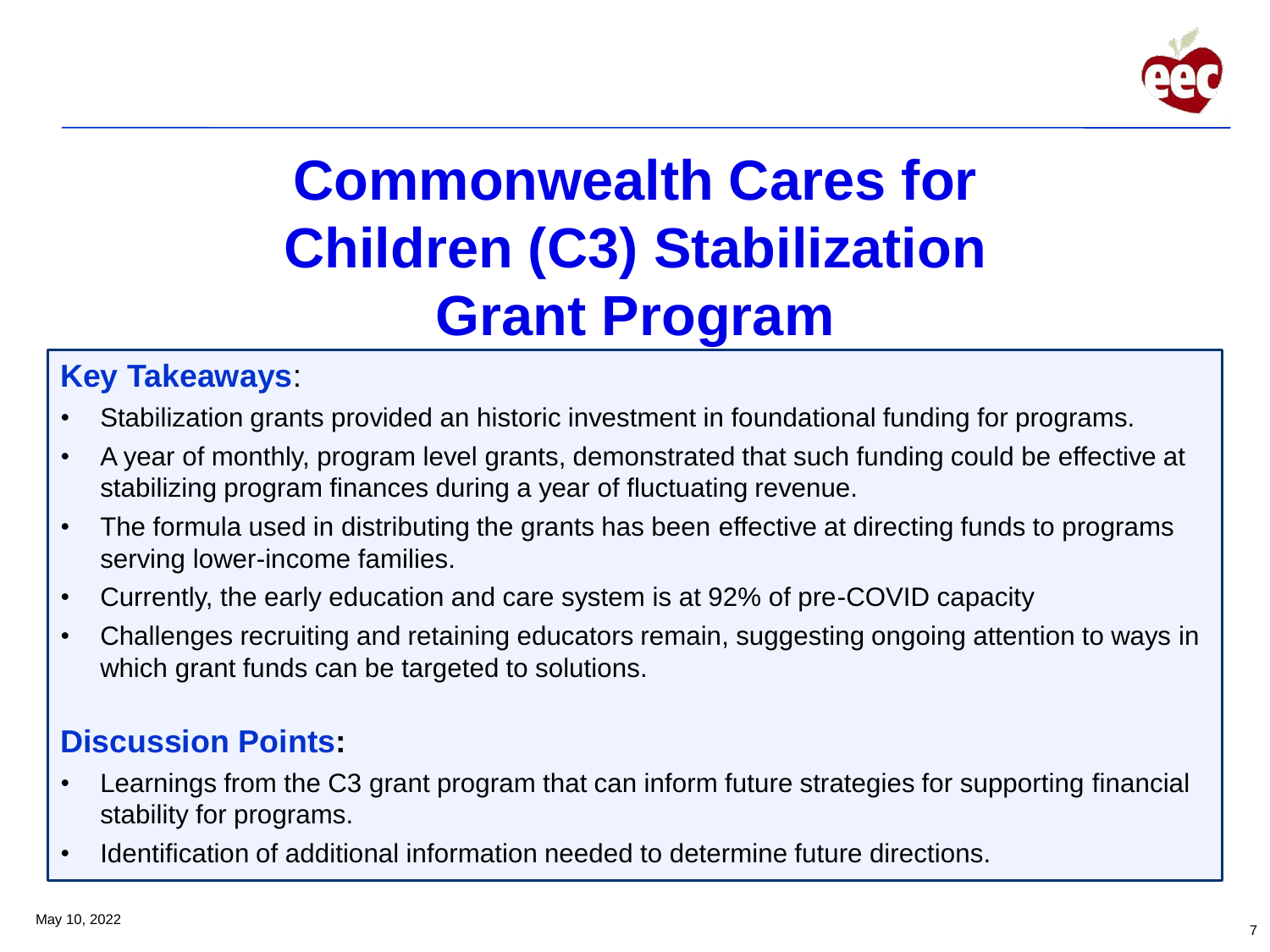



### **Programs**

**System** 



To efficiently and effectively steward public investments in early education and care with utmost integrity, transparency and accountability to the people of Massachusetts.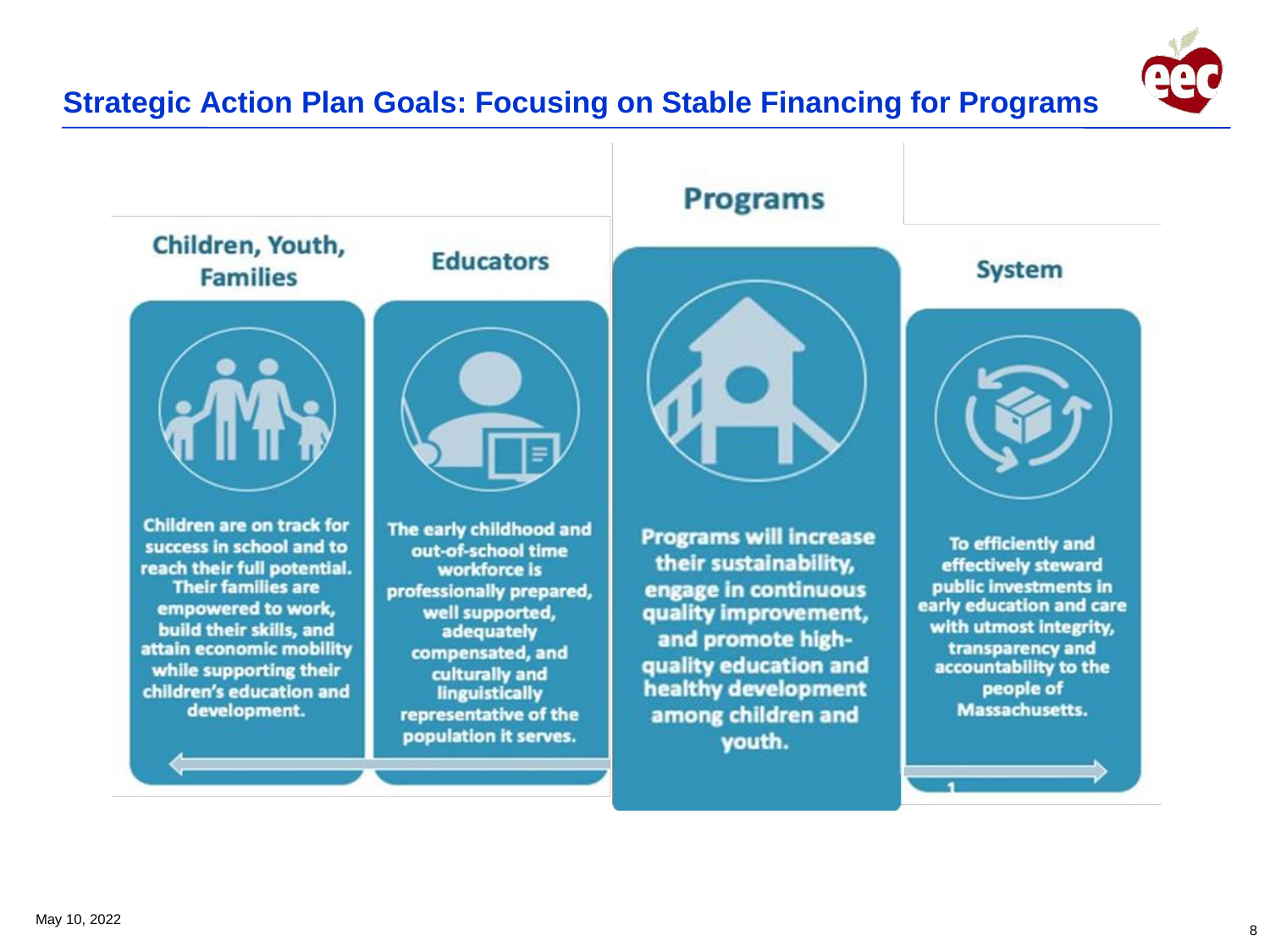

- Federal funds from the Coronavirus Response and Relief Supplemental Appropriations Act (CRRSAA) and the American Rescue Plan Act (ARPA)
	- 90% of ARPA funds were required to be expended in direct grants to operating programs, including those never before funded by subsidy funds.
	- States were expected to understand operating expenses and identify funding amounts sufficient to ensure continuing operations.
	- To ensure funds were meeting federal goals, EEC worked with Third Sector to design the Commonwealth Care for Children (C3) formula.
- To date, 6,626 programs have applied for grant funding and report serving ~160,000 children/month. Those receiving funds represent 85% of eligible providers.
- Of those applying, 60% serve children with subsidies and receive 62% of funding.
- To date, \$320M has been disbursed to programs. The average monthly award for FCCs is \$1,478 and for center-based programs is \$12,161.
- A November survey indicated that providers largely invested in operational costs (75% of grant funds on average), including payroll, past expenses and other costs.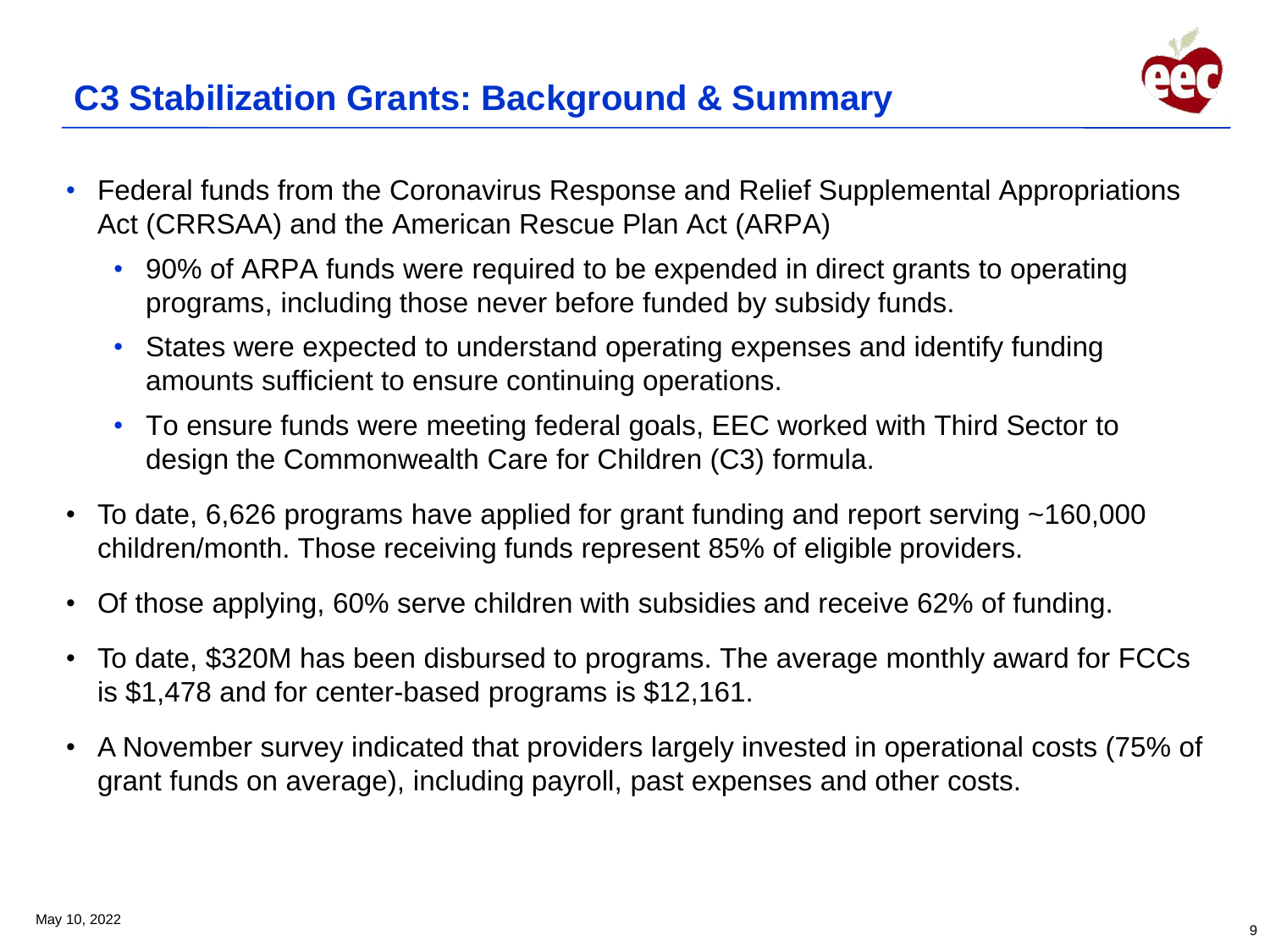# **C3 Stabilization Grants: Workforce Bonus Funds**



**EEC will make a one-time workforce bonus available in mid-May to all programs receiving grant funding as of May 6, 2022. This funding will further support program investments in efforts to recruit and retain educators and sustain program quality.**

- Once the eligible population of programs is identified, EEC will calculate a precise per slot amount to disburse, using remaining FY22 funds allocated to this purpose.
- Payments are expected to be ~\$30/slot and will be calculated with the same formula as regular grant payments (with a staffing and equity adjustment).
- In mid-May, a separate application for the bonus payment will become available to all eligible programs on the LEAD grant page.
- Programs will receive a separate bonus payment in the next payment cycle following the approval of their bonus application. Payments are expected to begin in June.
- Programs will be expected to use the bonus funds on workforce compensation investments, including stipends and bonuses, and other quality investments, including improvements to family access, such as extended hours.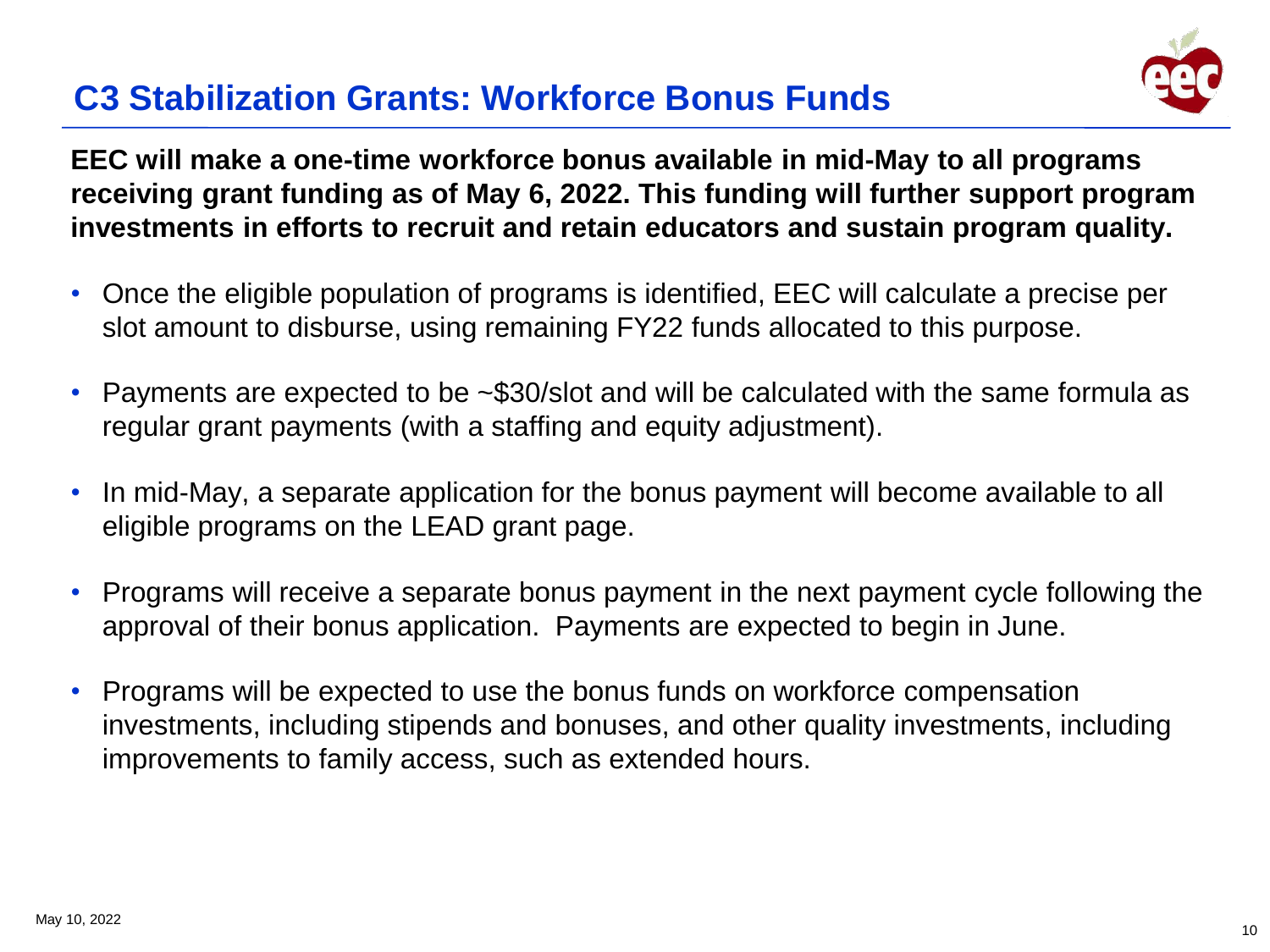# **C3 Stabilization Grants: April Survey**



**EEC has launched a new survey of grantees which will provide additional information about programs' use of grant funds, ongoing financial need, investments in educators and services provided to families.**

- In **April 2022**, EEC required providers to participate in a second of a series of surveys regarding the C3 Stabilization Grants. This survey window is currently open, and ~2,000 providers have completed it to date. Remaining providers will complete the survey when they apply for their May C3 grant.
- The survey builds on the November C3 grant survey, repeating questions about the following to identify changes since the fall on:
	- Grant expenditures
	- Enrollment
	- Staffing
- And to learn about **new topics**, including:
	- Changes that programs would be required to make, without grant funding;
	- Plans for tuition and salary increases;
	- The reach of investments in increased educator compensation and benefits; Supports for families provided by programs;
	- Barriers to subsidy participation; and
	- Preliminary cost information.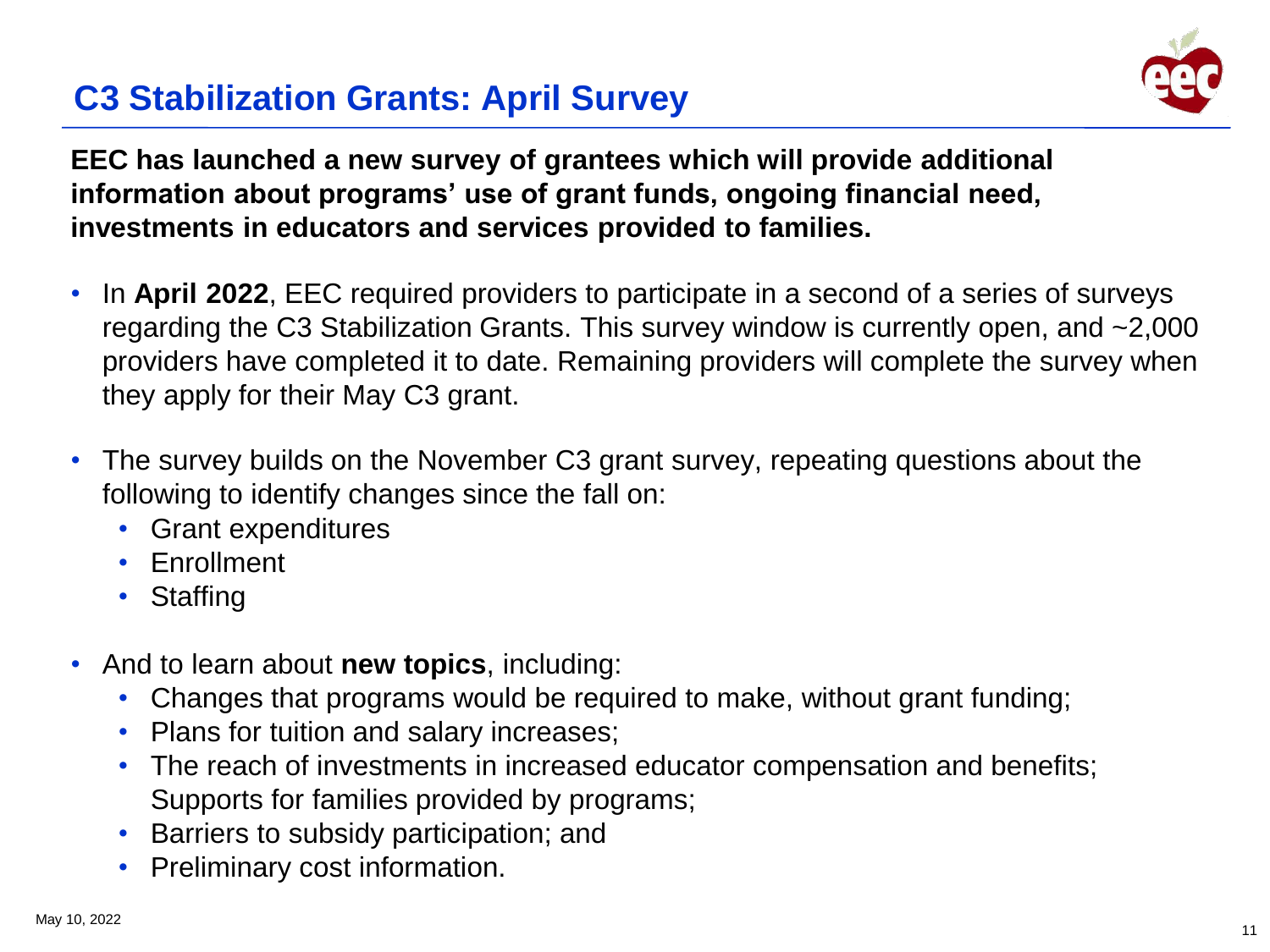# **C3 Stabilization Grants are distributed through a formula scaling funding to roughly 10% of operational costs.**



#### EQUATION = BASE AMOUNT + Equity Adjustment

EEC is considering the feasibility of capping or otherwise reducing payments for programs with an unacceptably high level of CEO compensation relative to educator compensation



- Scaling by **licensed capacity and FTE** to capacity ratios accounts for most variation in operating costs.
- **Equity adjustment** ensures funding is directed to programs serving higher need communities and families.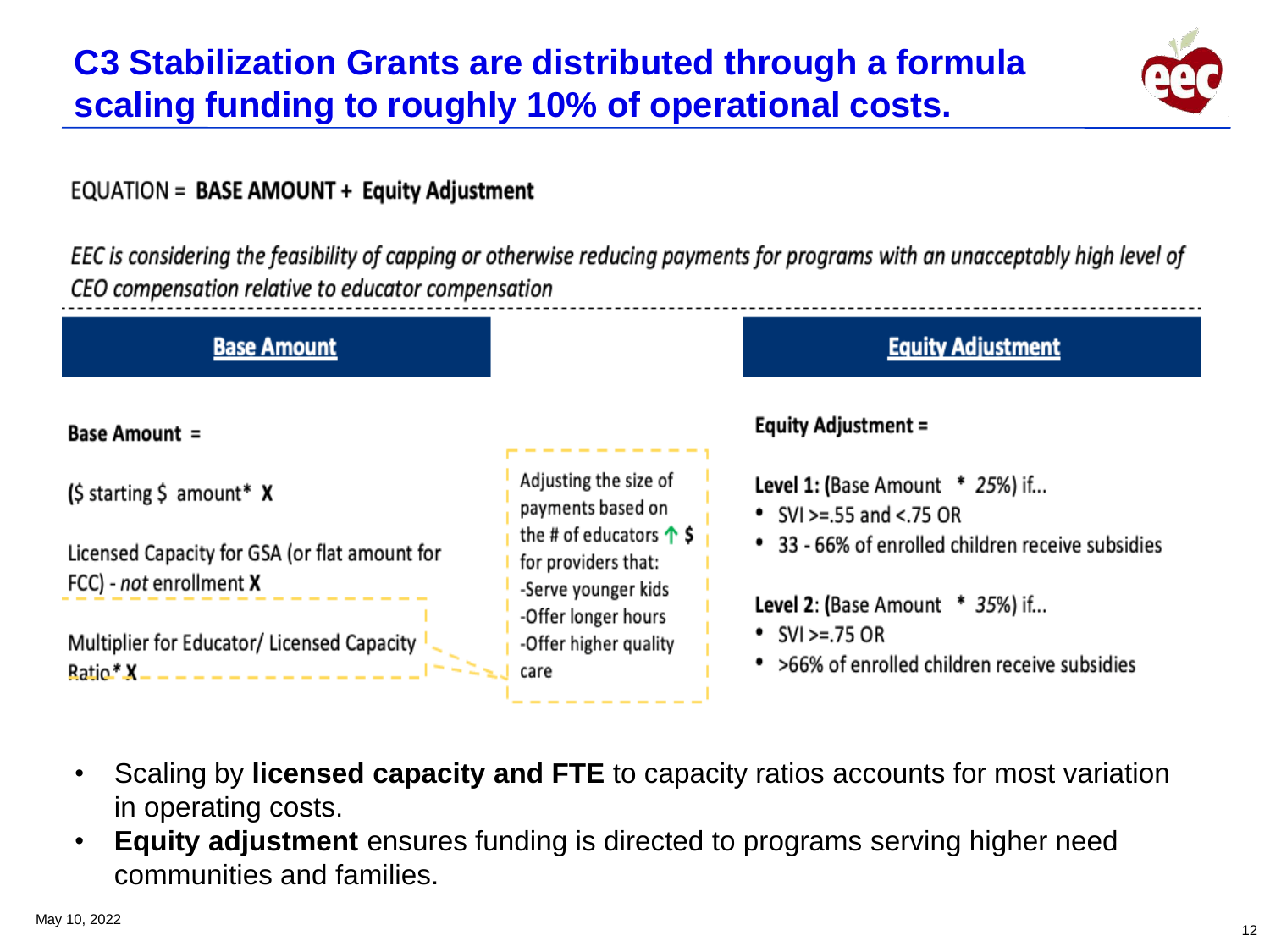# **Grant application rates are highest amongst eligible providers serving highest need families and communities.**

Percentages of eligible providers in the following categories applying for grant funding as of April 12, 2022

|                        | <b>Overall</b><br><b>Take-Up</b><br><b>Rates</b> | <b>Majority</b><br><b>BIPOC</b><br><b>Census</b><br><b>Tract</b> | <b>Gateway</b><br><b>Cities</b> | <b>Low SVI</b><br>$(0-.25)$ | <b>Highest</b><br>SVI (.75-1) | <b>Serving</b><br><b>Children</b><br><b>Receiving</b><br><b>Subsidies</b> | <b>Serving</b><br><b>No</b><br><b>Children</b><br><b>Receiving</b><br><b>Subsidies</b> |
|------------------------|--------------------------------------------------|------------------------------------------------------------------|---------------------------------|-----------------------------|-------------------------------|---------------------------------------------------------------------------|----------------------------------------------------------------------------------------|
| <b>FCC</b>             | 85%                                              | 91%                                                              | 89%                             | 78%                         | 90%                           | 96%                                                                       | 72%                                                                                    |
| Center<br><b>Based</b> | 85%                                              | 91%                                                              | 89%                             | 83%                         | 90%                           | 93%                                                                       | 76%                                                                                    |

Uptake in all categories has increased between February 24, 2022 and April 12, 2022, but continues to be highest amongst those serving high needs communities and families. FCC and Center-based application rates are now very similar.

Overall Take-up = total number of currently-eligible providers who have submitted at least one approved application (some providers have submitted for multiple months) out of all eligible providers. Majority BIPOC census tract take-up = total number of currently-eligible providers who have submitted at least one approved application (some providers have submitted for multiple months) located in Majority BIPOC census tracts, out of total eligible providers who are located in Majority BIPOC census tracts.

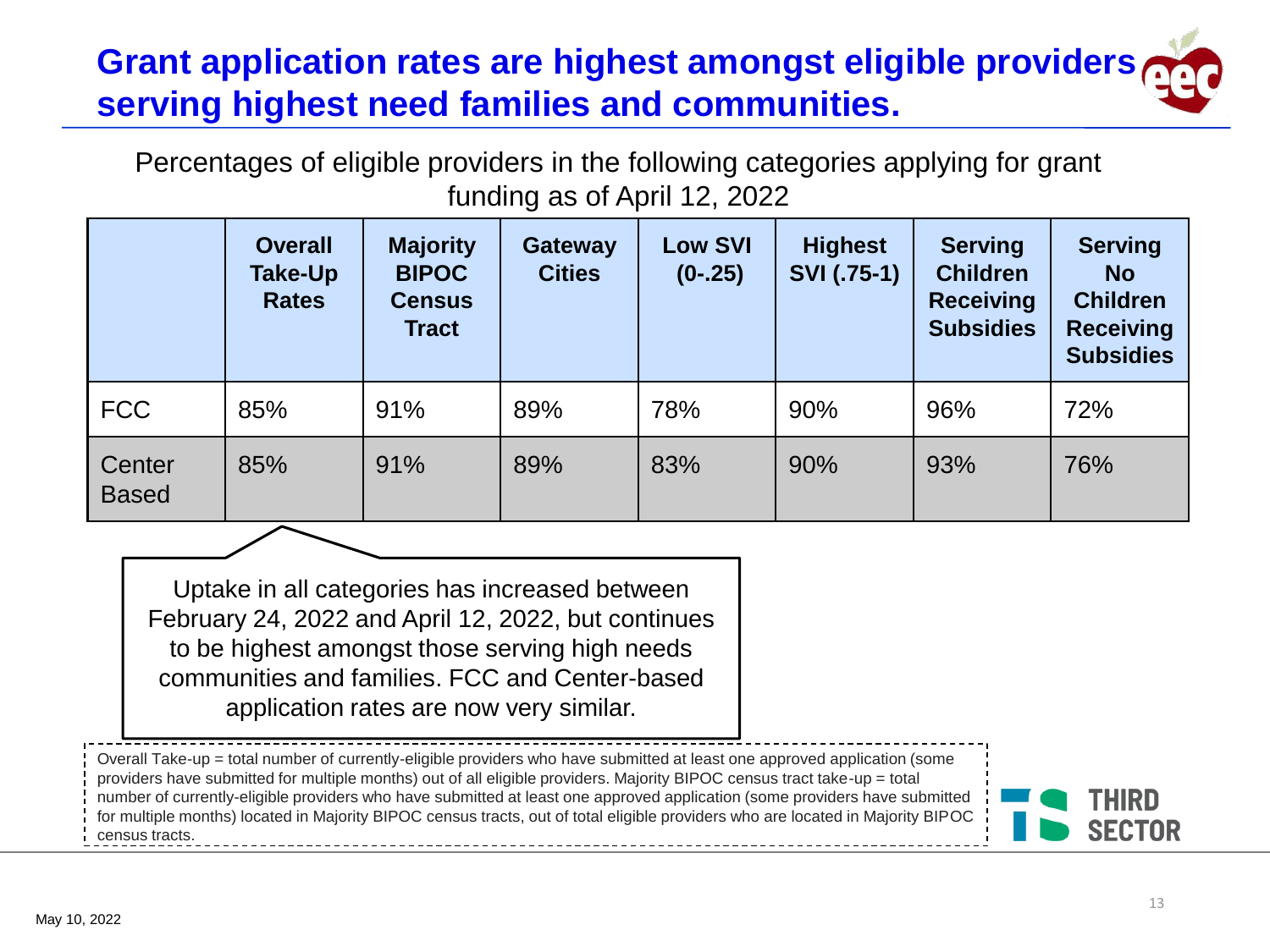# **Nearly a year of C3 funding has effectively supported programs through enrollment and staffing challenges.**





**Grant application data allows EEC to track key contextual factors, such as enrollment and staffing, while periodic surveys provide deeper insight into how these factors affect programs and the resulting investment decisions.**

- During FY22, enrollment improved while staffing challenges have continued, despite increases in salaries.
- Programs largely reported using grant funds for operational expenses in the fall. April survey data will allow us to understand how spending trends have evolved.
- May bonus funding will support additional investments in educators and quality.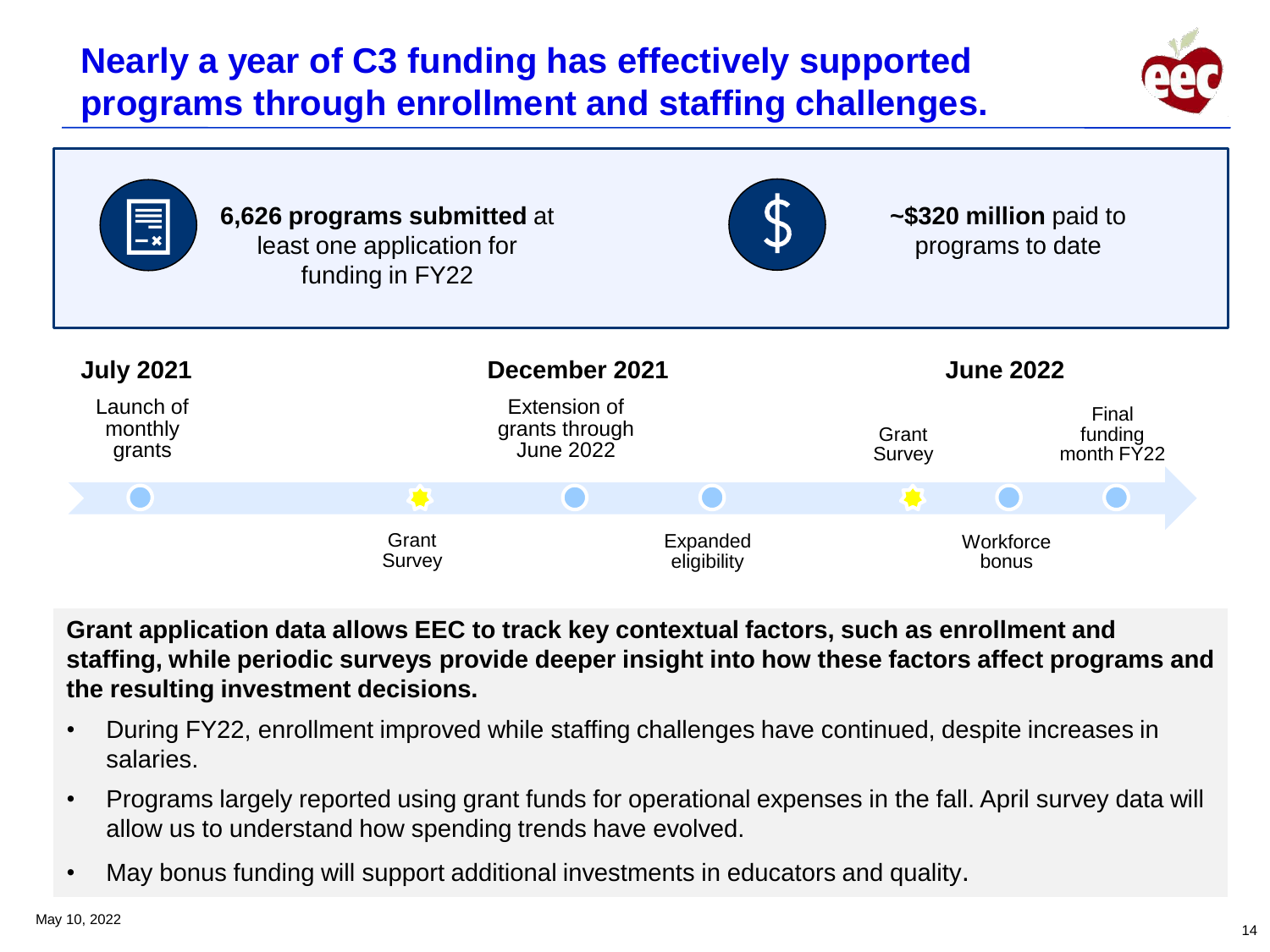

Group and school age numbers have rebounded more than FCC, but both groups are at or above 90% of pre-pandemic numbers.

|                                |                                            | <b>Number of Licensed Providers</b> |                                               | <b>Total License Capacity</b>            |                                         |                                                 |
|--------------------------------|--------------------------------------------|-------------------------------------|-----------------------------------------------|------------------------------------------|-----------------------------------------|-------------------------------------------------|
|                                | # Providers # Providers<br>(Pre-<br>COVID) | (May 1,<br>2022)                    | % of Pre-<br><b>COVID</b><br><b>Providers</b> | License<br>Capacity<br>$(Pre-$<br>COVID) | License<br>Capacity<br>(May 1,<br>2022) | $%$ Pre-<br><b>COVID</b><br>License<br>Capacity |
| Group and<br><b>School Age</b> | 2,892                                      | 2,786                               | 96.3%                                         | 187,450                                  | 183,335                                 | 97.8%                                           |
| <b>Family Child</b><br>Care    | 5,332                                      | 4,798                               | 90.0%                                         | 42,092                                   | 38,430                                  | 91.3%                                           |
| <b>Total</b>                   | 8,224                                      | 7,584                               | 92.2%                                         | 229,542                                  | 221,765                                 | 96.6%                                           |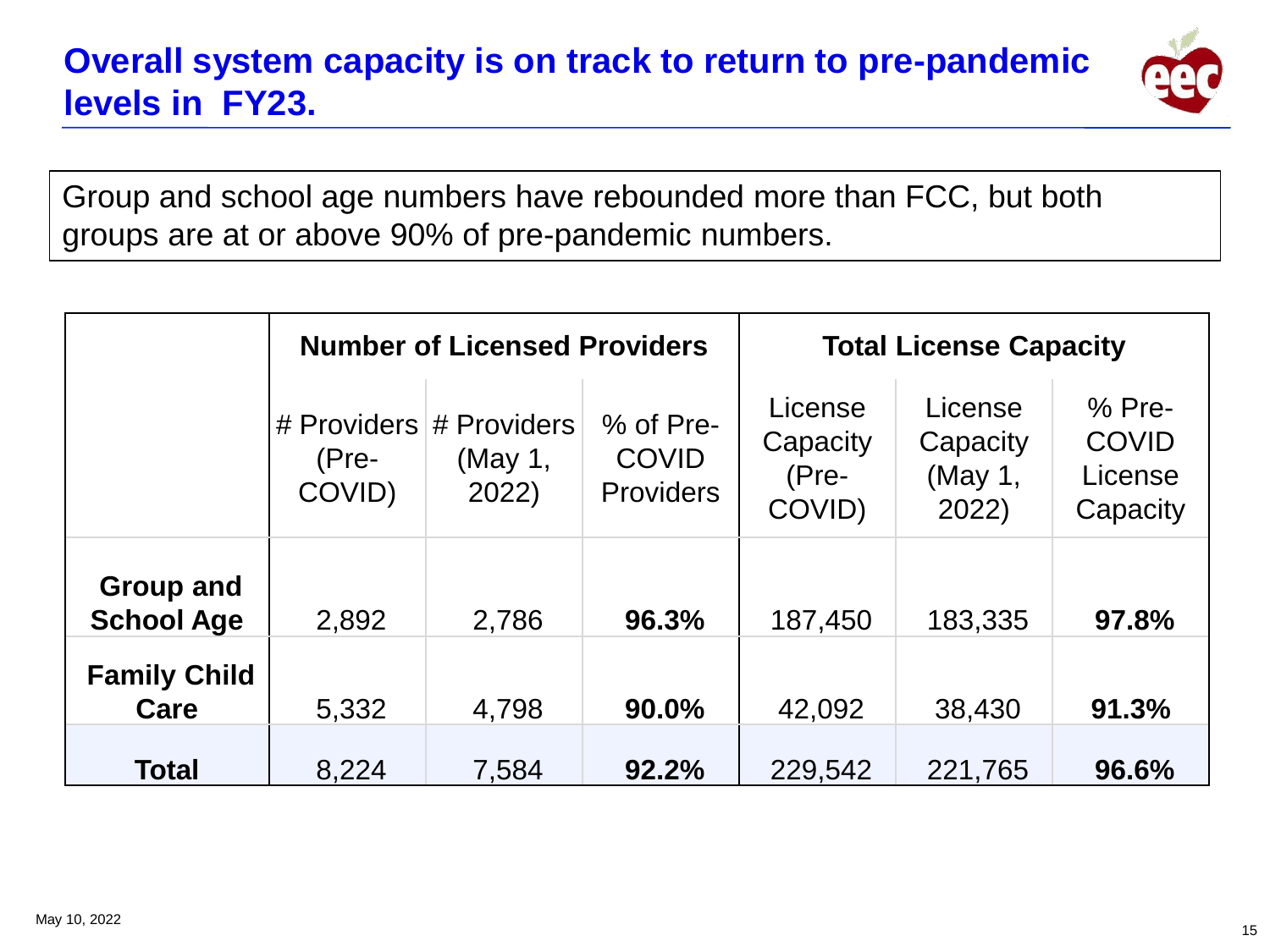# **The recovery is driven by both reopening of programs licensed before the pandemic and opening of new programs since July 2020.**

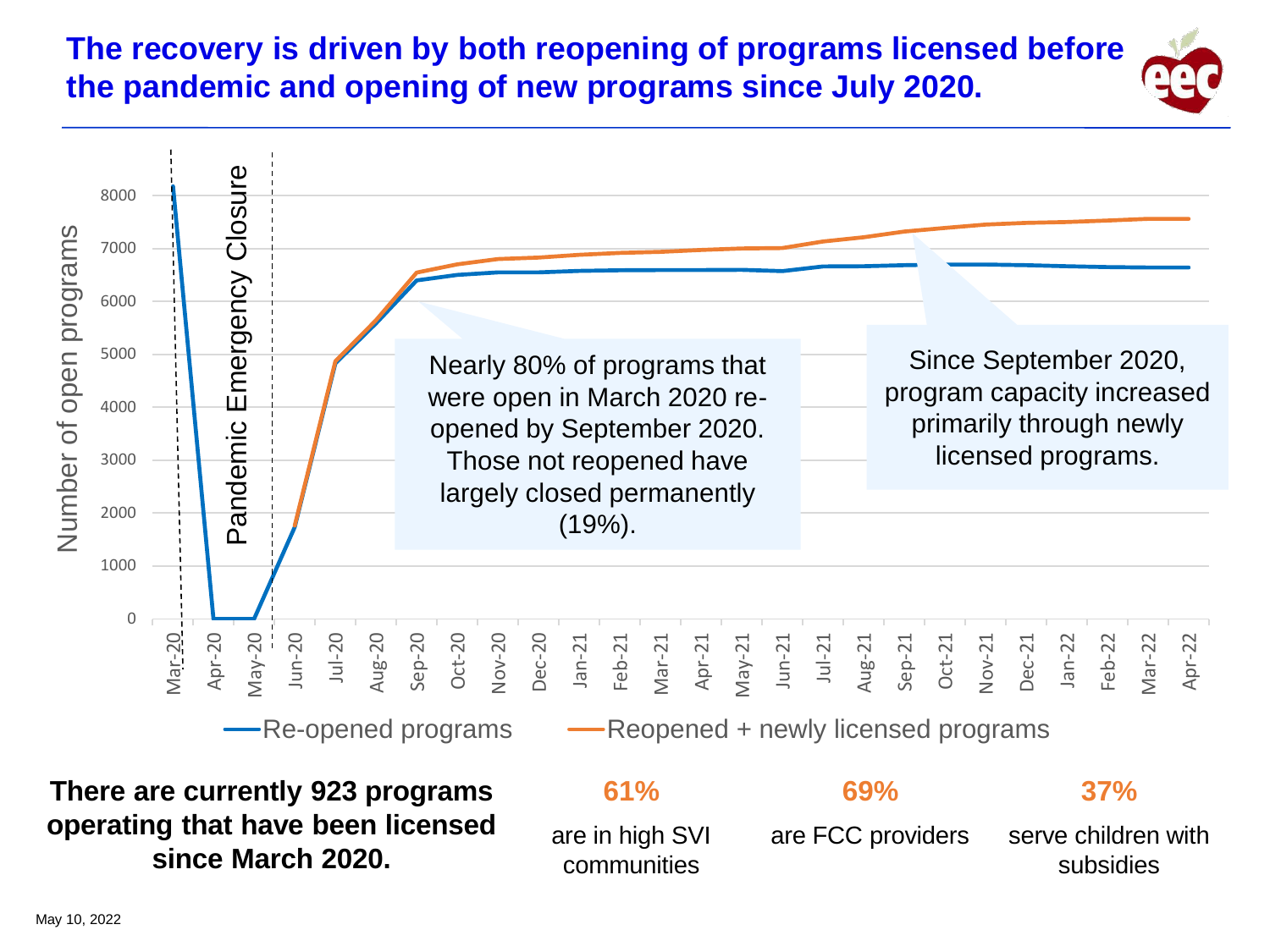# **Larger center-based programs re-opened faster and at higher rates.**



FCC GSA, capacity <40 GSA, capacity 40 to 80 GGSA, capacity 80 to 120 GSA, capacity 120+

**157**

**In addition to re-opened programs, there are currently 923 programs that have been licensed since March 2020, including:**

**635** new FCCs new GSA programs with a capacity < 40

**94** new GSA programs with a capacity between 40 and 80 **20** new GSA programs with a capacity between 80 and 120 than 120

**17** new GSA programs with a capacity greater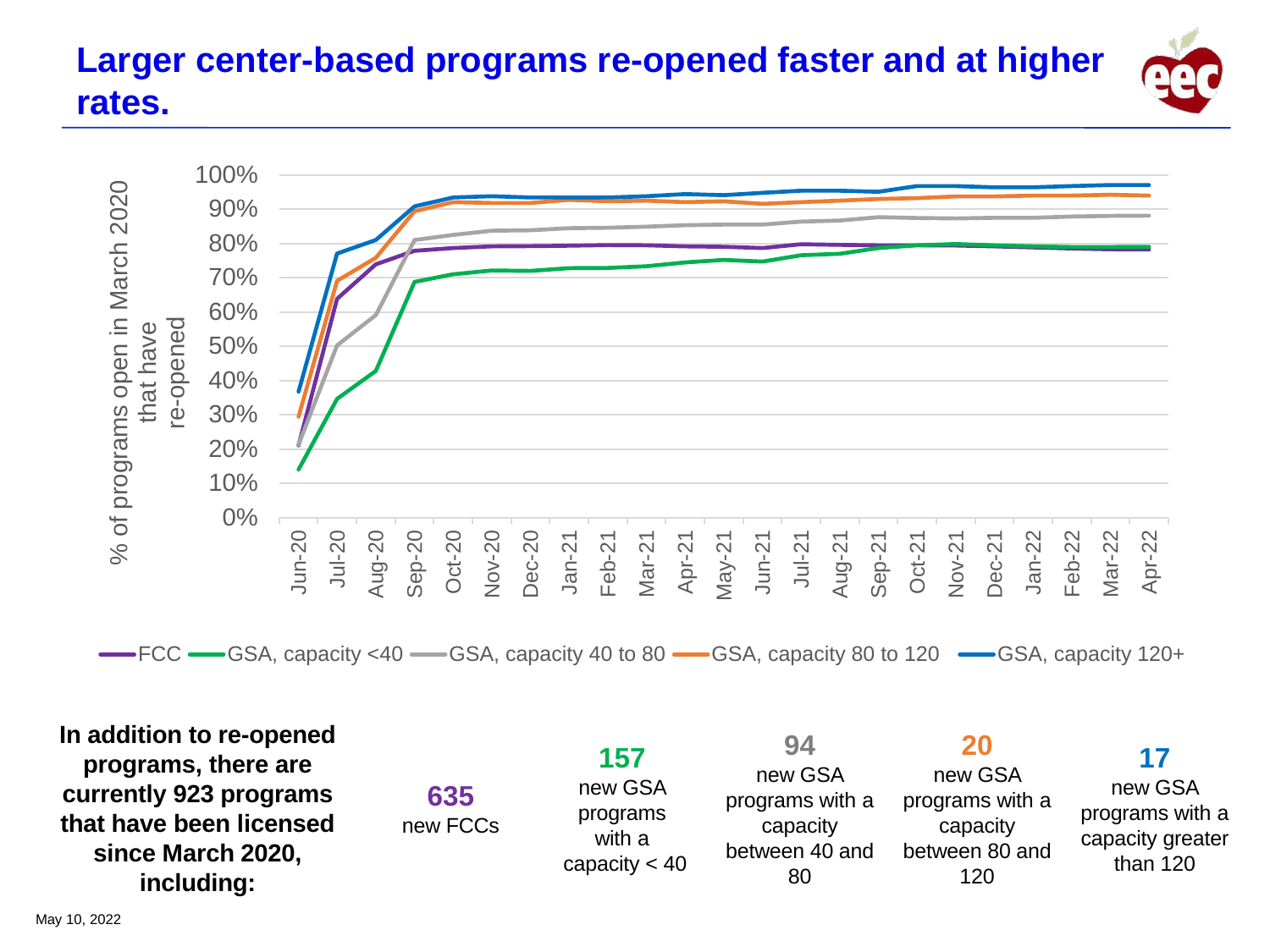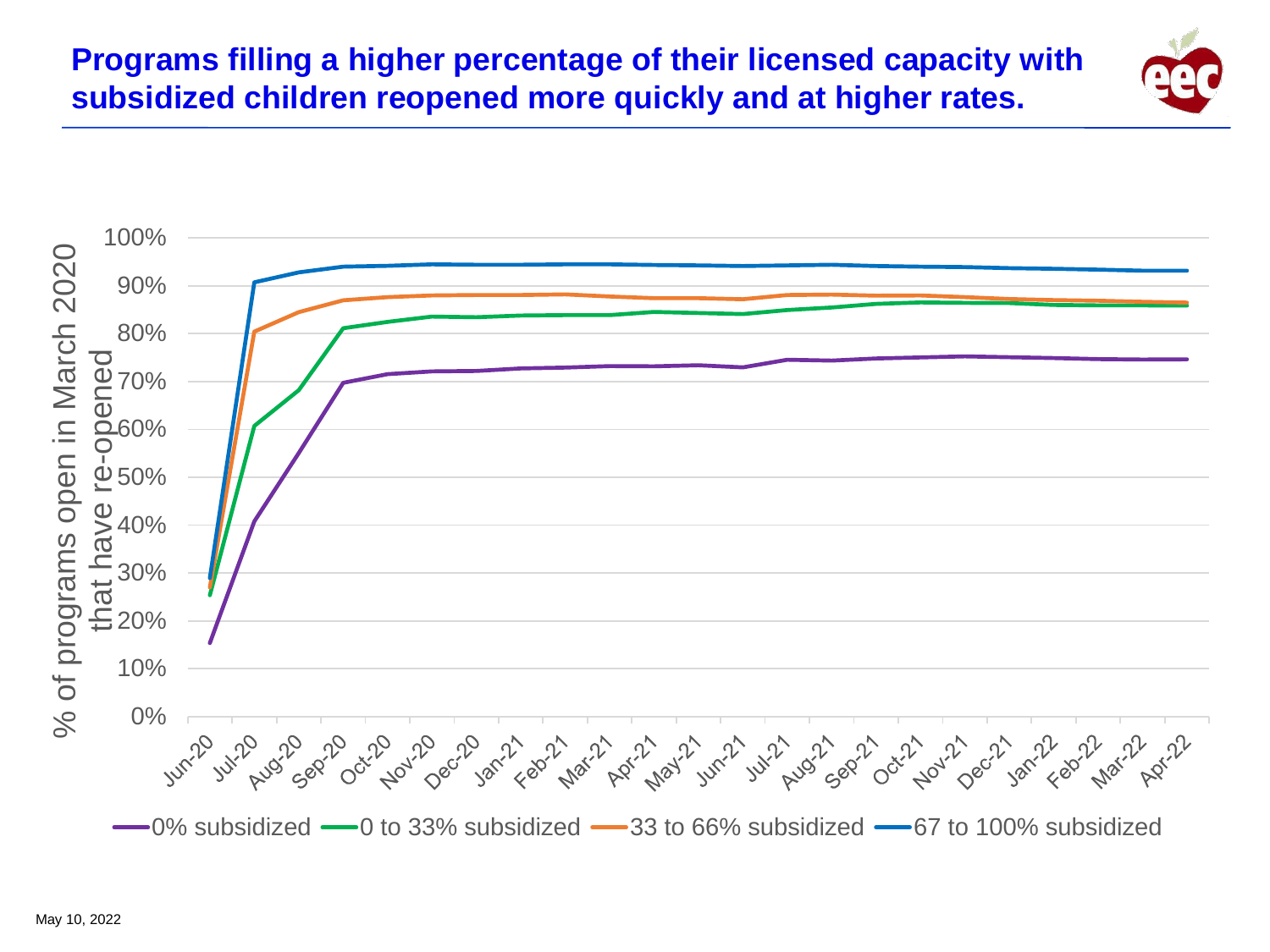# **Programs report enrollment improving with larger programs facing greater limitations.**



### **Percent of License Capacity Enrolled**

#### *April survey data will provide a deeper understanding of these trends.*

- The extent to which parttime children may be inflating the enrolled capacity estimate will be analyzed with April survey data. November estimates suggest and adjusted capacity of 68%.
- The April survey will also identify how staffing challenges are limiting capacity. In November, 19% of programs were unable to serve their full licensed capacity due to staffing and other constraints.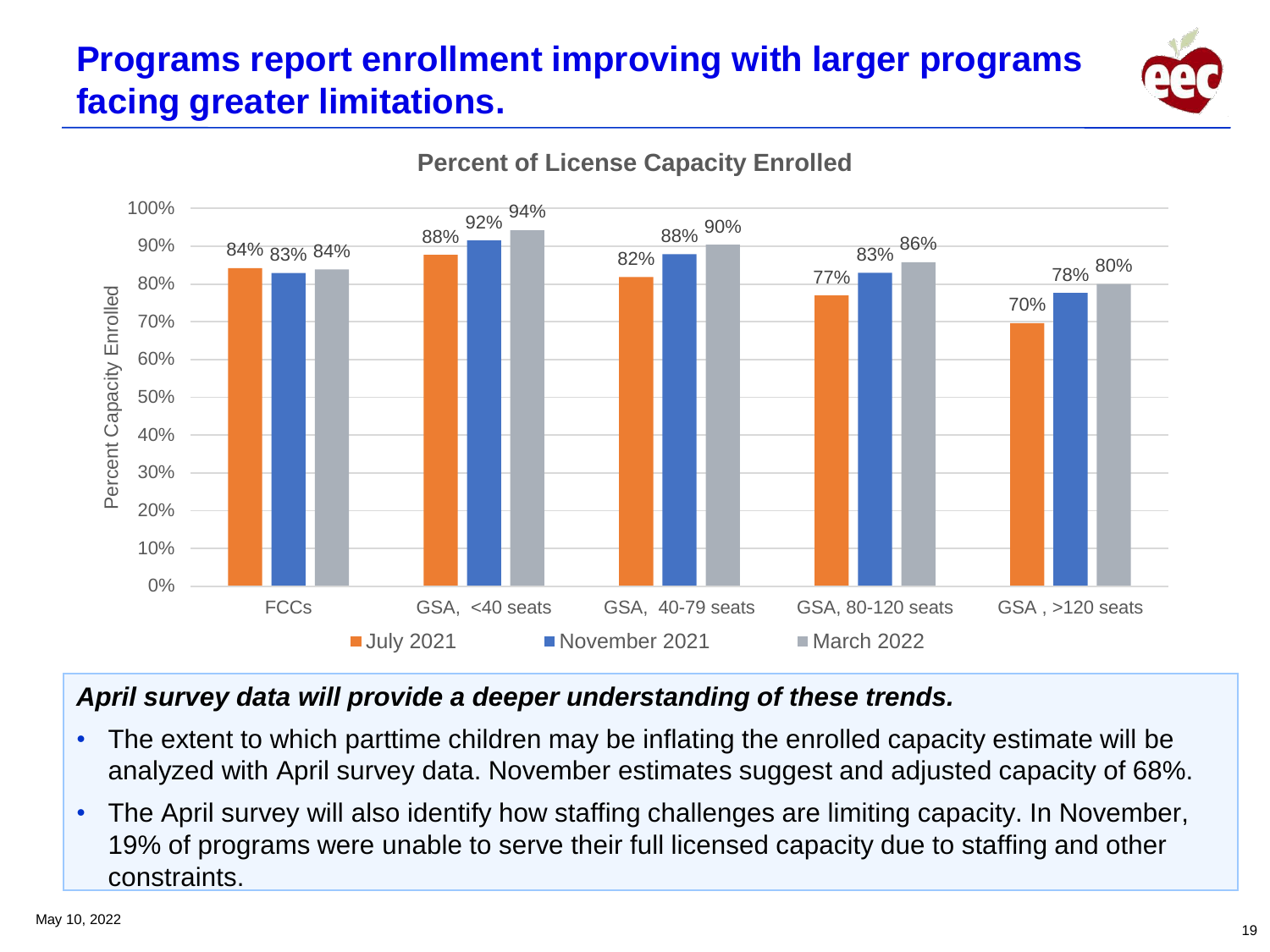# **Programs' average high and low salaries across all roles have increased since the grant began in July 2021.**





- Fall survey data indicating 69% of programs currently have educator openings and application data indicates that staffing levels system wide have held constant.
- April survey will also identify in greater detail how programs are investing in educators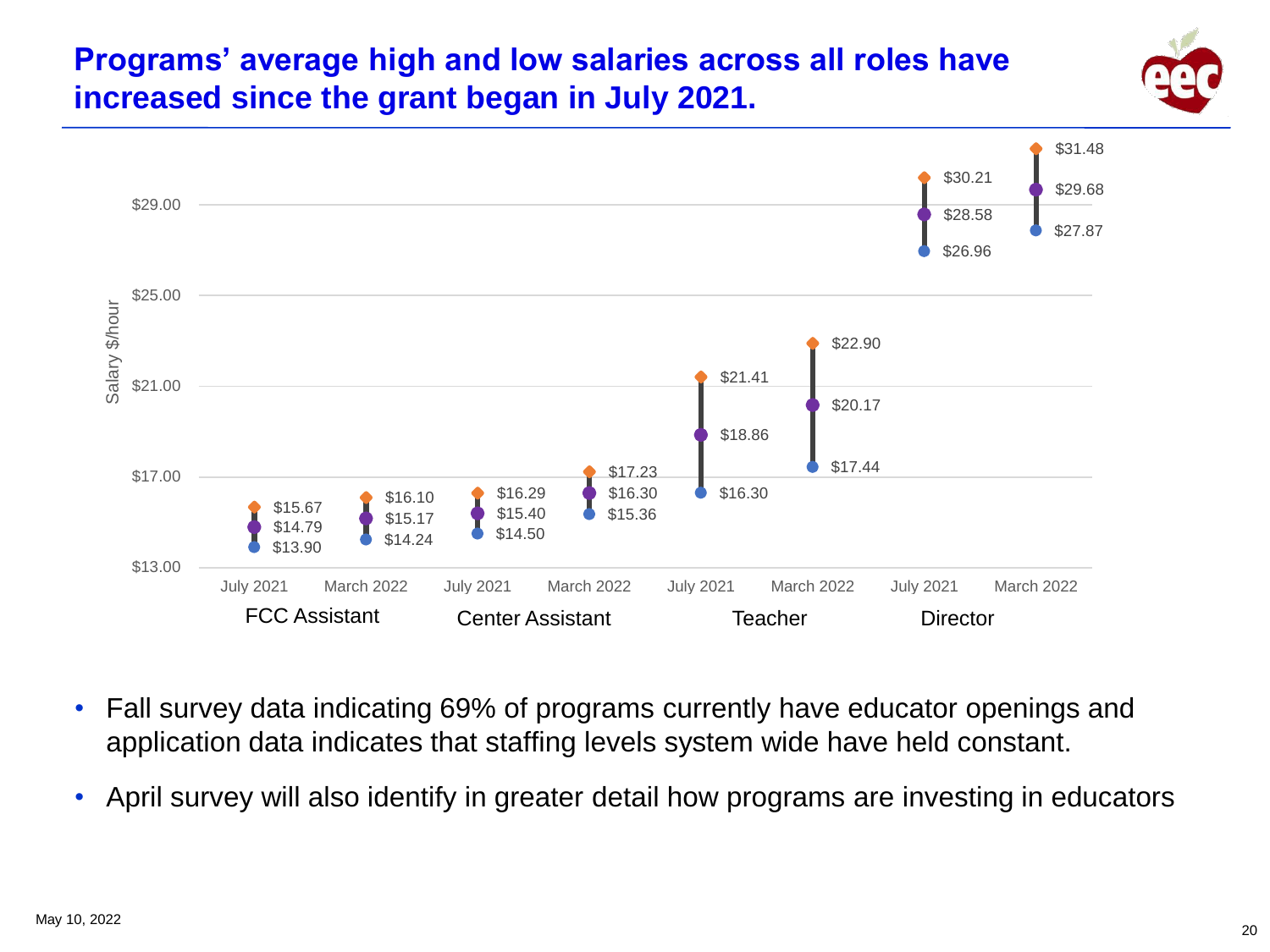

# **Commonwealth Cares for Children (C3) Stabilization Grant Program**

### **Discussion Points:**

- Learnings from the C3 grant program that can inform future strategies for supporting financial stability for programs.
- Identification of additional information needed to determine future directions.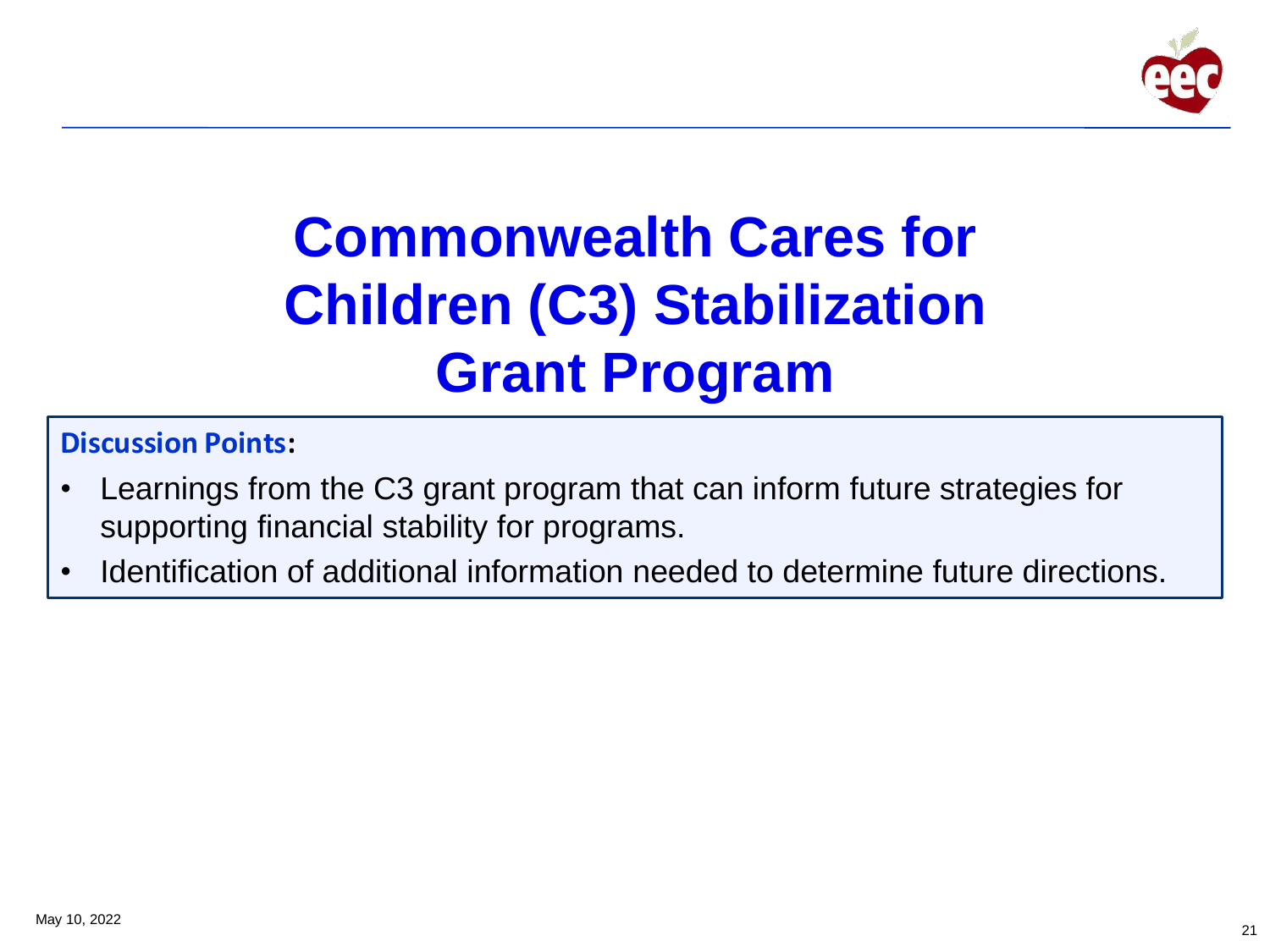

# **Market Rate Study**

#### **Key Takeaways**:

- Market Rate study is required by federal regulations to identify subsidy rates that provide strong market access for subsidized families.
- EEC is supplementing the Market Rate Study with a Cost Study to better understand costs to programs of providing services and gaps between rates and costs.
- Data from both a market rate and cost study can support holistic rate setting, while also informing a better understanding of current business models and systemic approaches to stable financing for programs.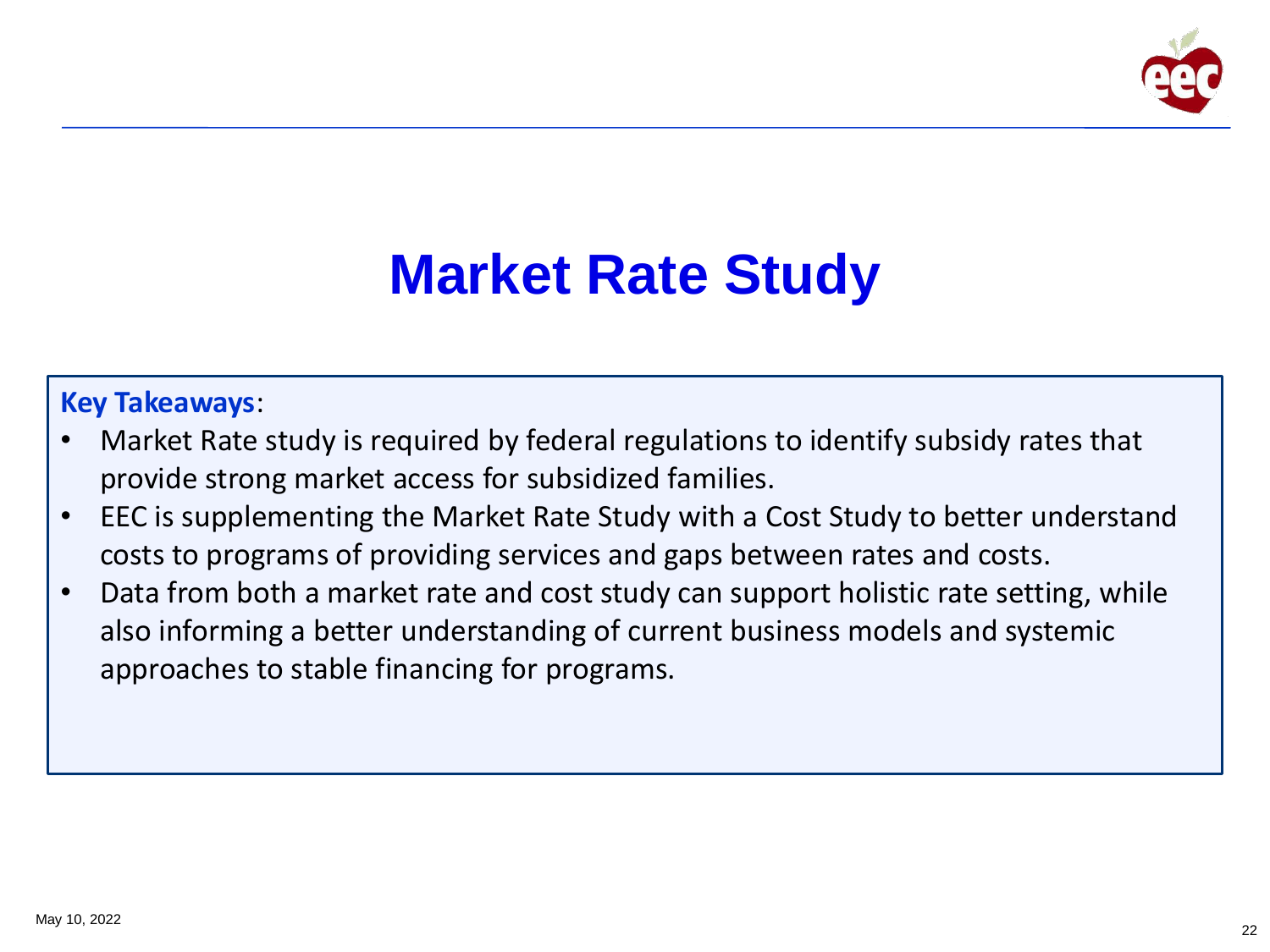# **Market Rate Study**



- EEC is required by federal Child Care and Development Fund (CCDF) regulations to conduct a market rate study early in FY23 and use the results to revise subsidy rates.
	- Using tuition rate data from programs across all regions of the state, a market rate study will identify the range of rates currently charged to families and the percent of the market subsidized families will be able to access.
	- By using administrative data we will have a strong sample of rates from programs serving subsidized and non-subsidized children.
	- While not a requirement, agencies are encouraged to set rates at 75% of the market rates.
	- The results of this study will inform subsidy rate setting that supports increasing family purchasing power and market access.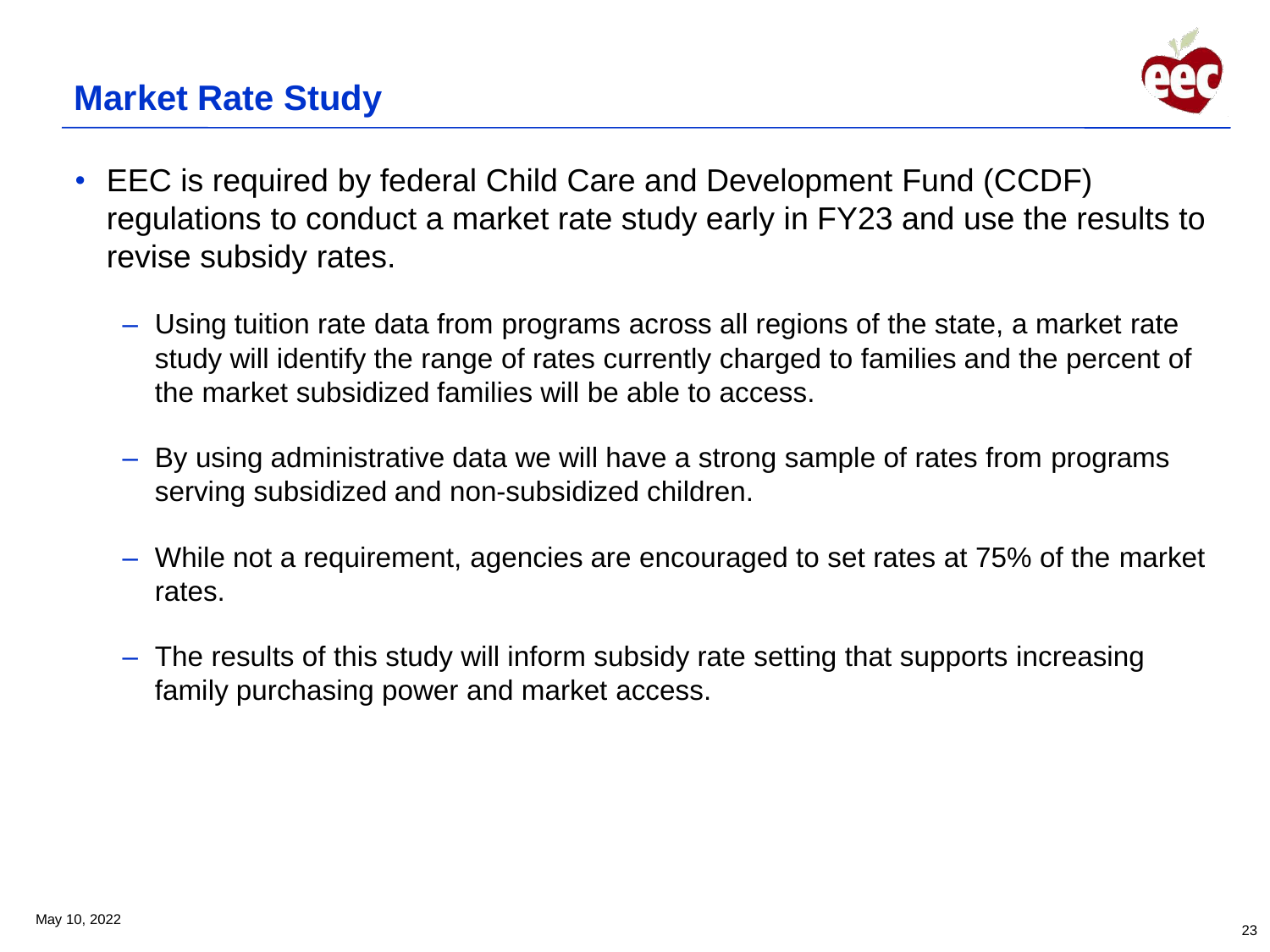# **Market Rate Study: Cost Component**



- EEC has included a cost study component in the Market Rate Study to better understand program costs and revenue; and identify effective funding mechanisms to strengthen the early education and care system in the Commonwealth.
	- Cost models can be developed to better understand the costs of particular program models, by program type and quality investments, for example.
- These data will be considered when developing recommendations to revise subsidy rates to address gaps between rates and costs.
- Updated cost models will also support EEC in planning future efforts to fund programs in ways that effectively support operational needs.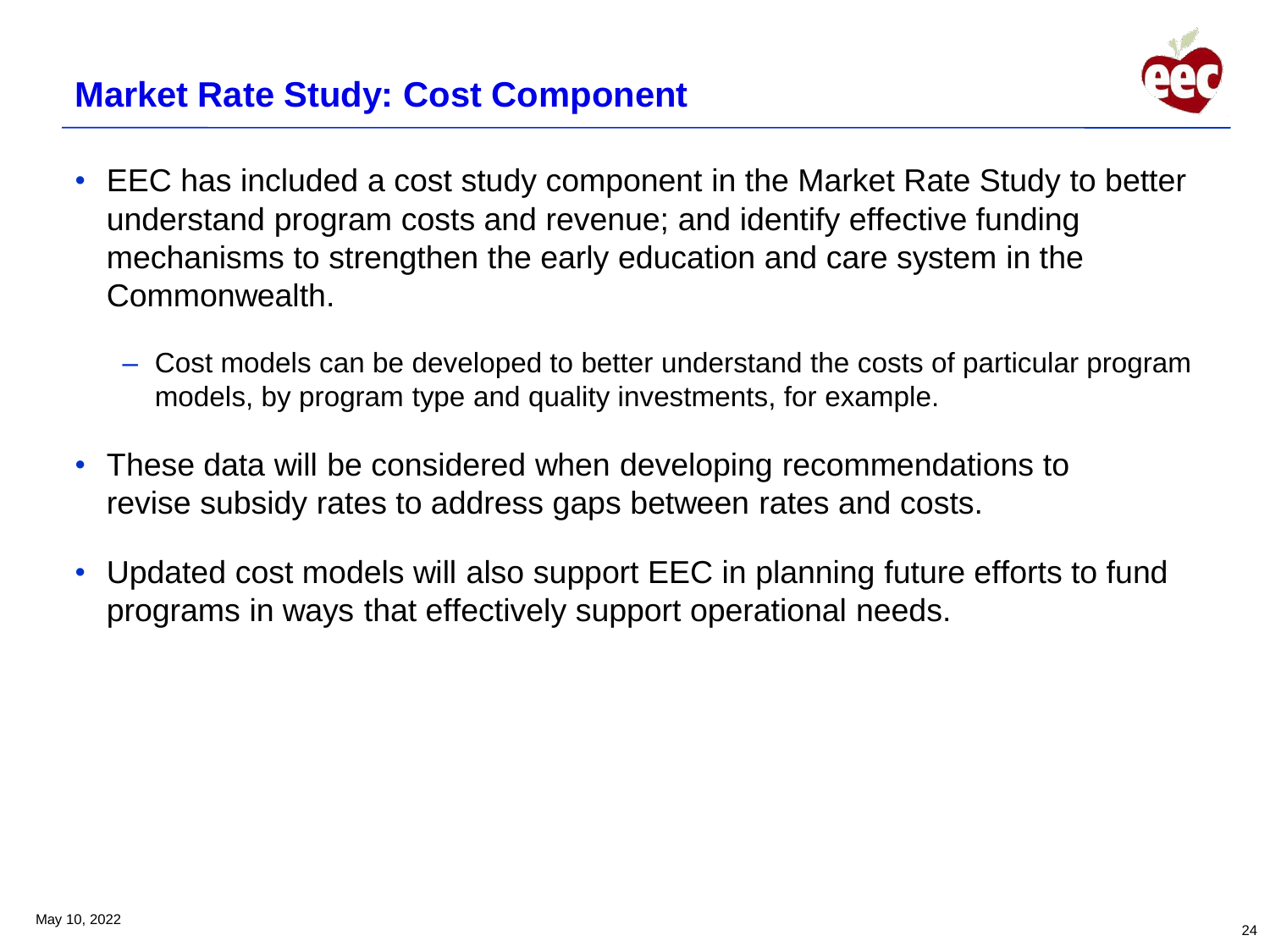## **Market Rate Study: Timeline**



**Spring - Summer 2022 Fall 2022 Winter 2022 - 2023**

- Request for Responses posted May 5<sup>th</sup>
- Analysis of the rate/ hours of operation data available through LEAD (and supplemental survey data) to identify market rates across regions, program types and child ages and make

recommendations for EEC rate setting

• Data collection to update outdated cost models

- **Approval of market rate study analysis and recommendations at September Board meeting (federally required)**
- Revision of cost models
- Further analysis to understand program characteristics and external factors that shape rates and costs.

Recommendations around:

- Rate setting process to provide families strong purchasing power and sufficiently address program costs (fall recommendations)
- Potential role of stabilization grants in providing foundational funding
- Opportunities to achieve greater cost efficiencies through shared services

#### **Ongoing stakeholder engagement – including Board engagement**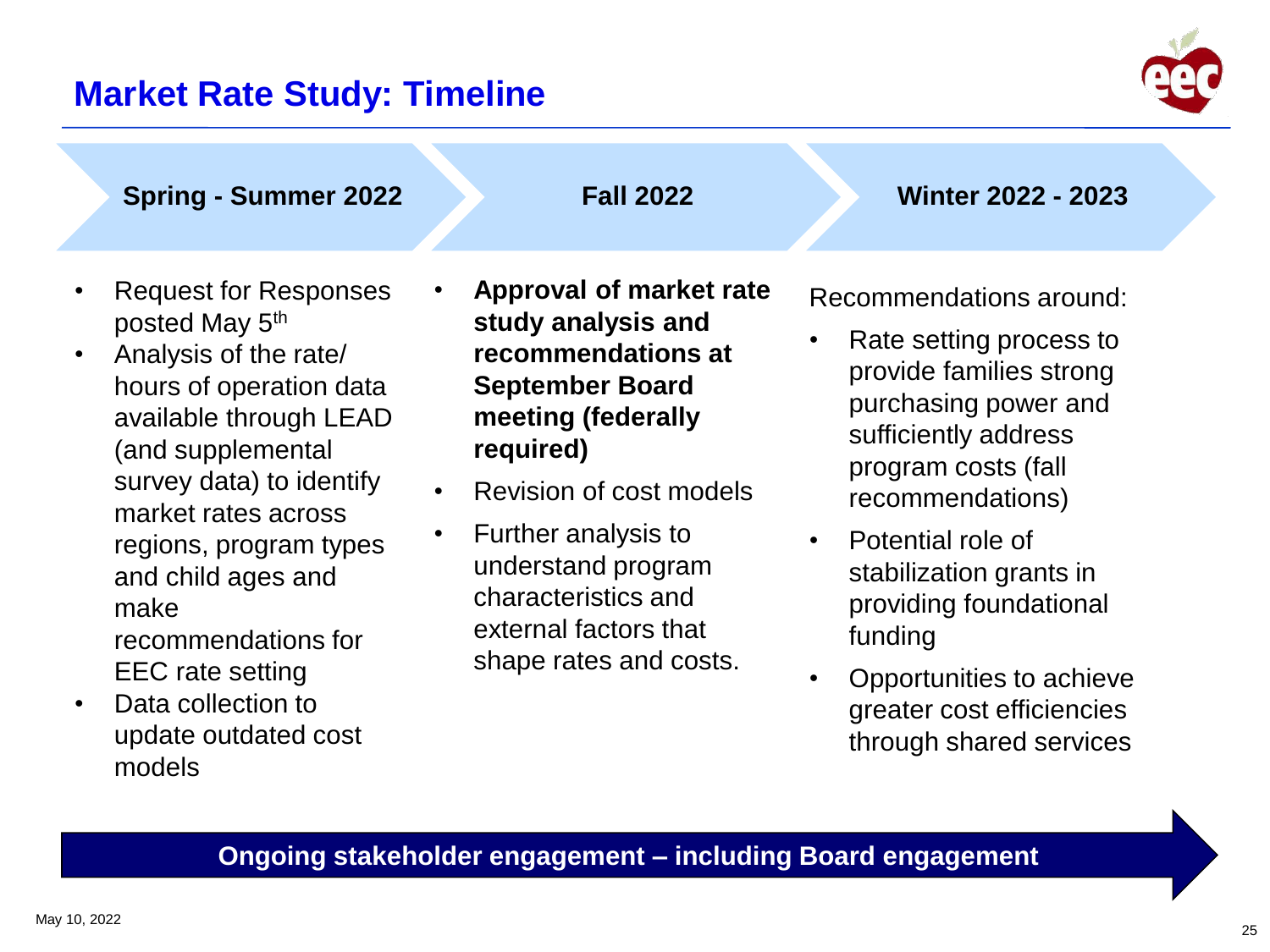

# **Appendix**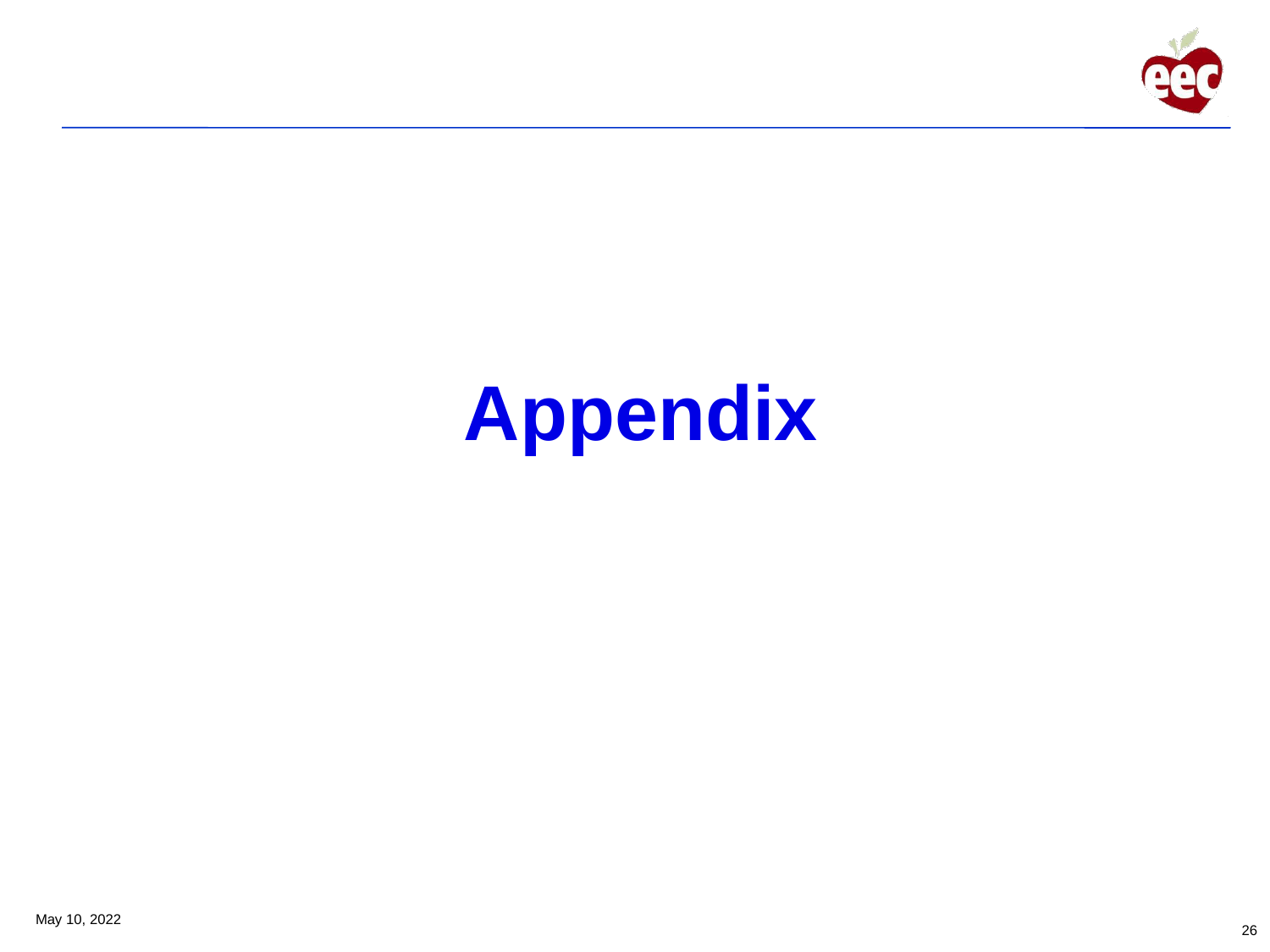### **Center- based serving infants/ toddlers and high needs communities/ family programs are receiving more funds per licensed slot.**



| <b>Median payment per GSA Licensed Slot</b>       |                        |                                   |  |  |
|---------------------------------------------------|------------------------|-----------------------------------|--|--|
|                                                   | No<br>Infants/Toddlers | <b>Serves</b><br>Infants/Toddlers |  |  |
| <b>All Providers</b>                              | \$117                  | \$194                             |  |  |
| <b>Majority BIPOC</b><br><b>Census Tracts</b>     | \$124                  | \$198                             |  |  |
| Low SVI (0 - .25)                                 | \$108                  | \$165                             |  |  |
| Highest SVI (.75 - 1)                             | \$124                  | \$210                             |  |  |
| Owned/Operated by a<br><b>Person of Color</b>     | \$140                  | \$218                             |  |  |
| <b>Serve Children</b><br><b>Receiving Subsidy</b> | \$117                  | \$200                             |  |  |
| Do Not Serve Children<br><b>Receiving Subsidy</b> | \$119                  | \$185                             |  |  |

The staffing adjustment is effectively providing more funding to those serving infants and toddlers as designed.

Similarly, providers in high SVI communities and those serving children with subsidies are receiving additional funding as a result of the equity adjustment.

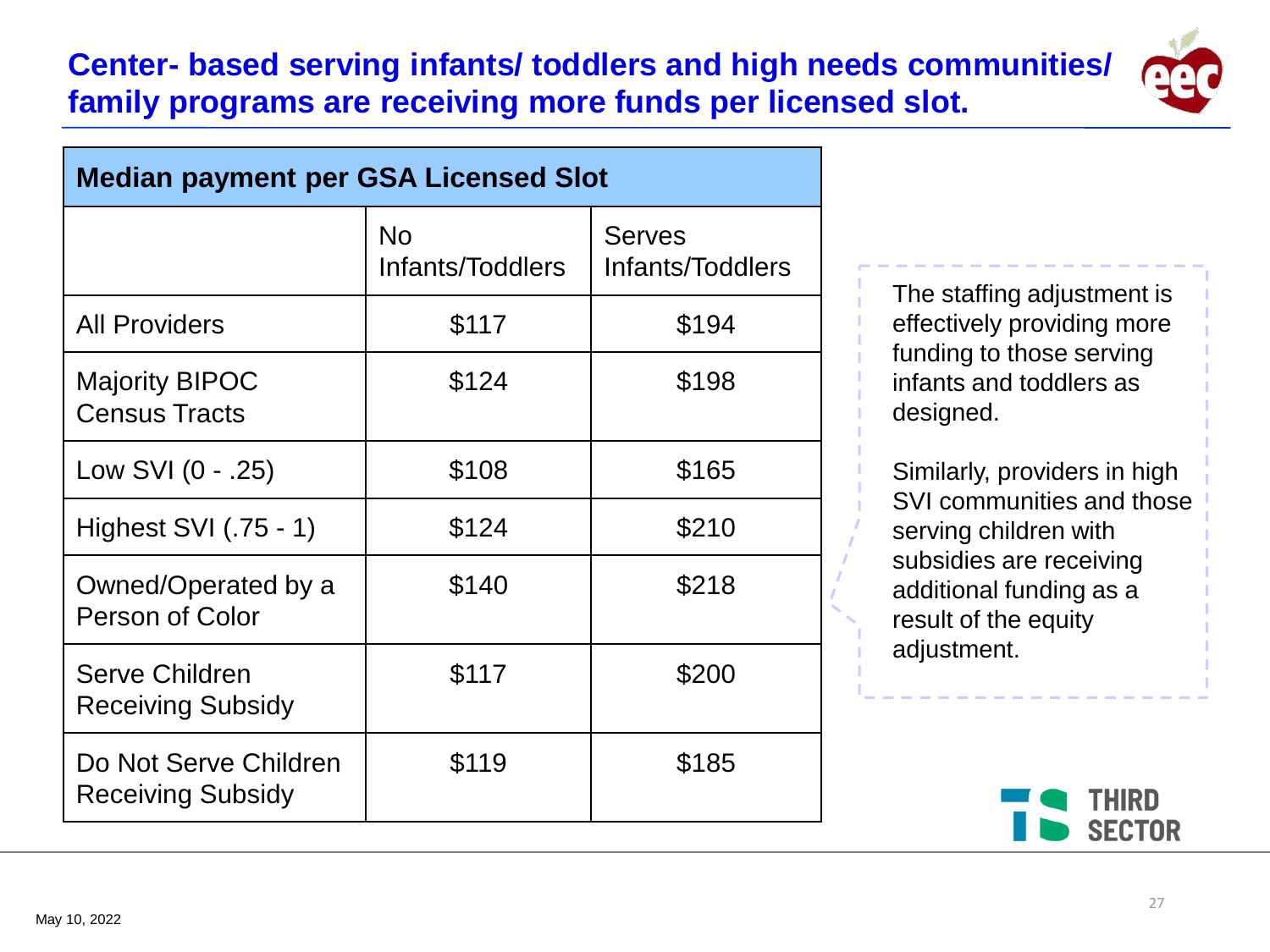# **FCCs serving high needs communities and families are also receiving more funds per licensed slots.**



| <b>Median per Licensed Slot</b>              |       |  |  |  |  |
|----------------------------------------------|-------|--|--|--|--|
| <b>All FCCs</b>                              | \$175 |  |  |  |  |
| <b>Majority White Census Tracts</b>          | \$146 |  |  |  |  |
| <b>Majority BIPOC Census Tracts</b>          | \$194 |  |  |  |  |
| <b>Gateway Cities</b>                        | \$194 |  |  |  |  |
| Low SVI (0 - .25)                            | \$139 |  |  |  |  |
| Highest SVI (.75 - 1)                        | \$194 |  |  |  |  |
| Owned/Operated by a Person of<br>Color       | \$194 |  |  |  |  |
| Serve children receiving<br>subsidies        | \$194 |  |  |  |  |
| Do not serve children receiving<br>subsidies | \$161 |  |  |  |  |

#### Providers:

- in high SVI census tracts
- in majority BIPOC census tracts
- in Gateway Cities
- serving children who receive subsidies

are all receiving additional funding per child, indicating that the equity adjustment is working as intended and targeting additional funds to these providers.

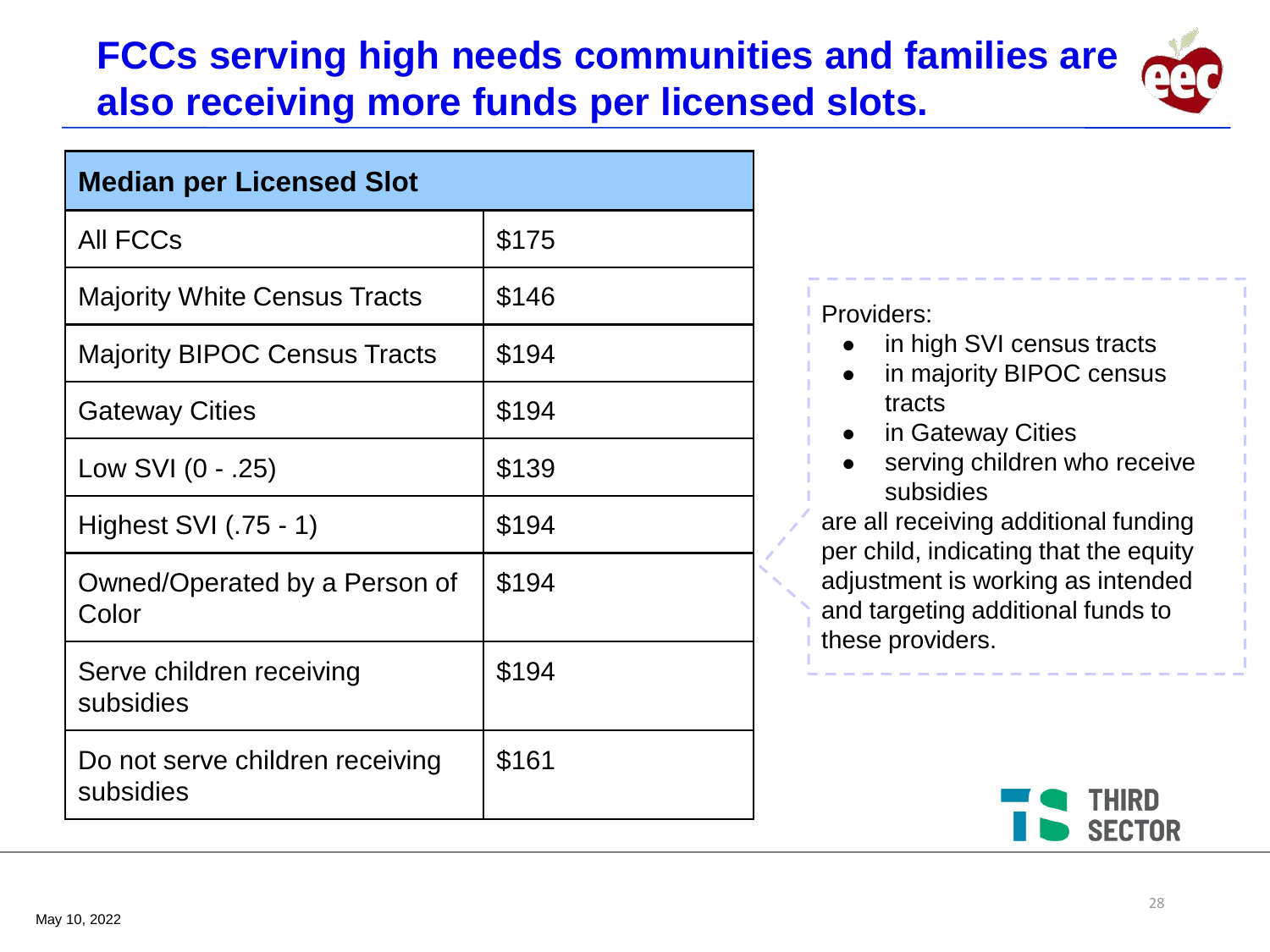# **Patterns of recovery vary across regions.**



| <b>Region and Type</b>         | # programs<br>open March<br>2020 | # programs<br>open May 1,<br>2022 | % of pre-COVID<br>programs | <b>Total</b><br><b>Licensed</b><br><b>Capacity</b> |
|--------------------------------|----------------------------------|-----------------------------------|----------------------------|----------------------------------------------------|
| 1 – Western FCC                | 874                              | 764                               | 87.4%                      | 6,090                                              |
| 1 – Western GSA                | 394                              | 378                               | 95.9%                      | 22,261                                             |
| 2 – Central FCC                | 1157                             | 1,041                             | 90.0%                      | 8,216                                              |
| 2 – Central GSA                | 522                              | 506                               | 96.9%                      | 34,881                                             |
| 3 - Northeast FCC              | 1297                             | 1,143                             | 88.1%                      | 9,192                                              |
| 3 - Northeast GSA              | 675                              | 672                               | 99.6%                      | 49,453                                             |
| $5 -$ Southeast &<br>Cape FCC  | 938                              | 859                               | 91.6%                      | 6,864                                              |
| $5 -$ Southeast &<br>Cape GSA  | 614                              | 578                               | 94.1%                      | 36,871                                             |
| 6 - Metro Boston<br><b>FCC</b> | 1066                             | 991                               | 93.0%                      | 8,068                                              |
| 6 – Metro Boston<br><b>GSA</b> | 687                              | 652                               | 94.9%                      | 39,869                                             |
|                                | 8,224                            | 7,584                             | 92.2%                      | 221,765                                            |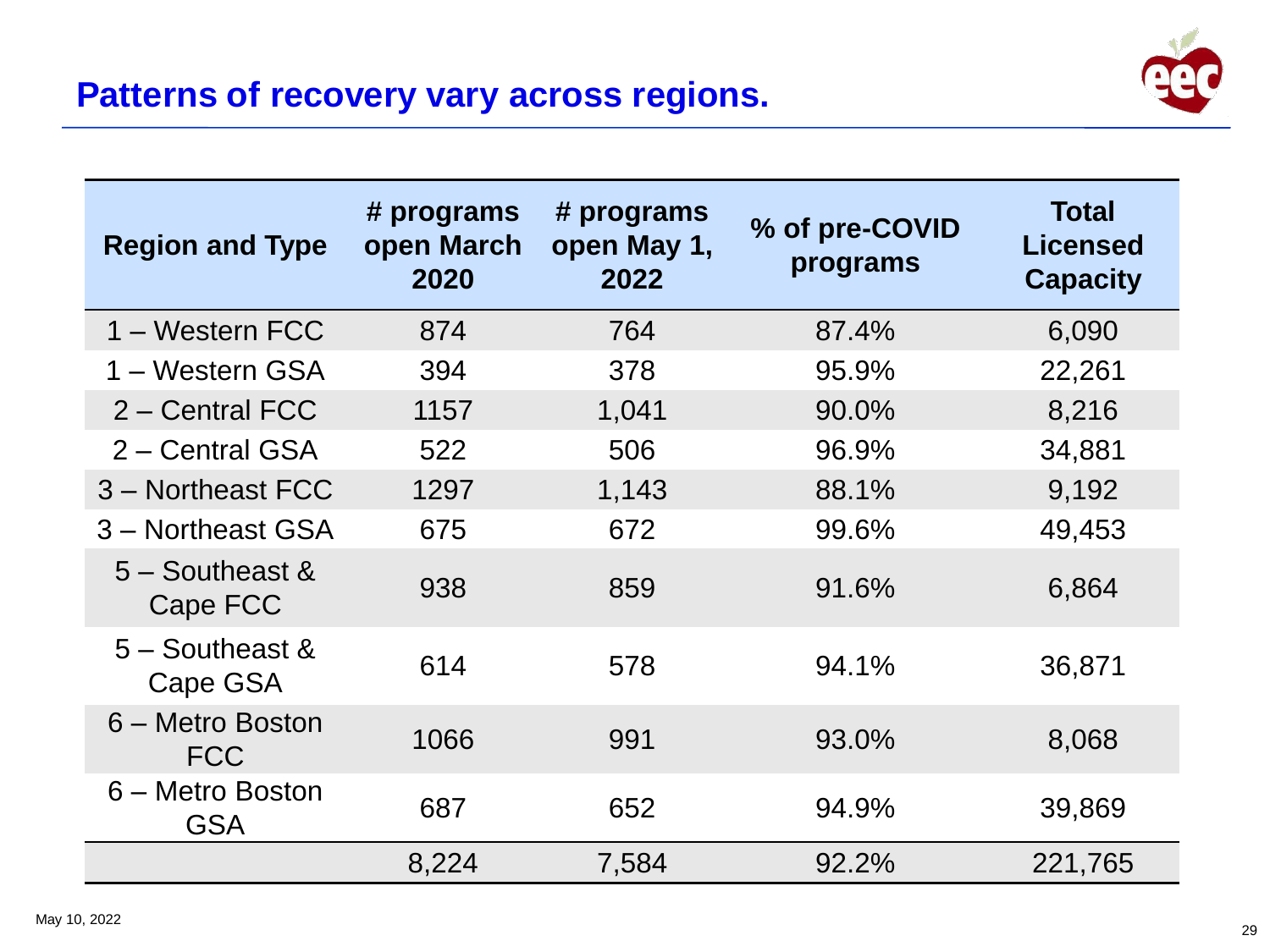

# **Reopened Programs by Region**



|              | # programs<br>(March 2020) | # programs<br>reopened and<br>currently licensed | % reopened since<br><b>March 2020</b> | # reopened and newly<br>licensed programs<br>(currently licensed) | % capacity as of<br><b>March 2020</b> |
|--------------|----------------------------|--------------------------------------------------|---------------------------------------|-------------------------------------------------------------------|---------------------------------------|
| Central      | 1675                       | 1361                                             | 81%                                   | 1540                                                              | 92%                                   |
| Metro Boston | 1724                       | 1444                                             | 84%                                   | 1642                                                              | 95%                                   |
| Northeast    | 1959                       | 1600                                             | 82%                                   | 1812                                                              | 92%                                   |
| SE & Cape    | 1565                       | 1251                                             | 80%                                   | 1432                                                              | 92%                                   |
| Western      | 1254                       | 984                                              | 78%                                   | 1137                                                              | 91%                                   |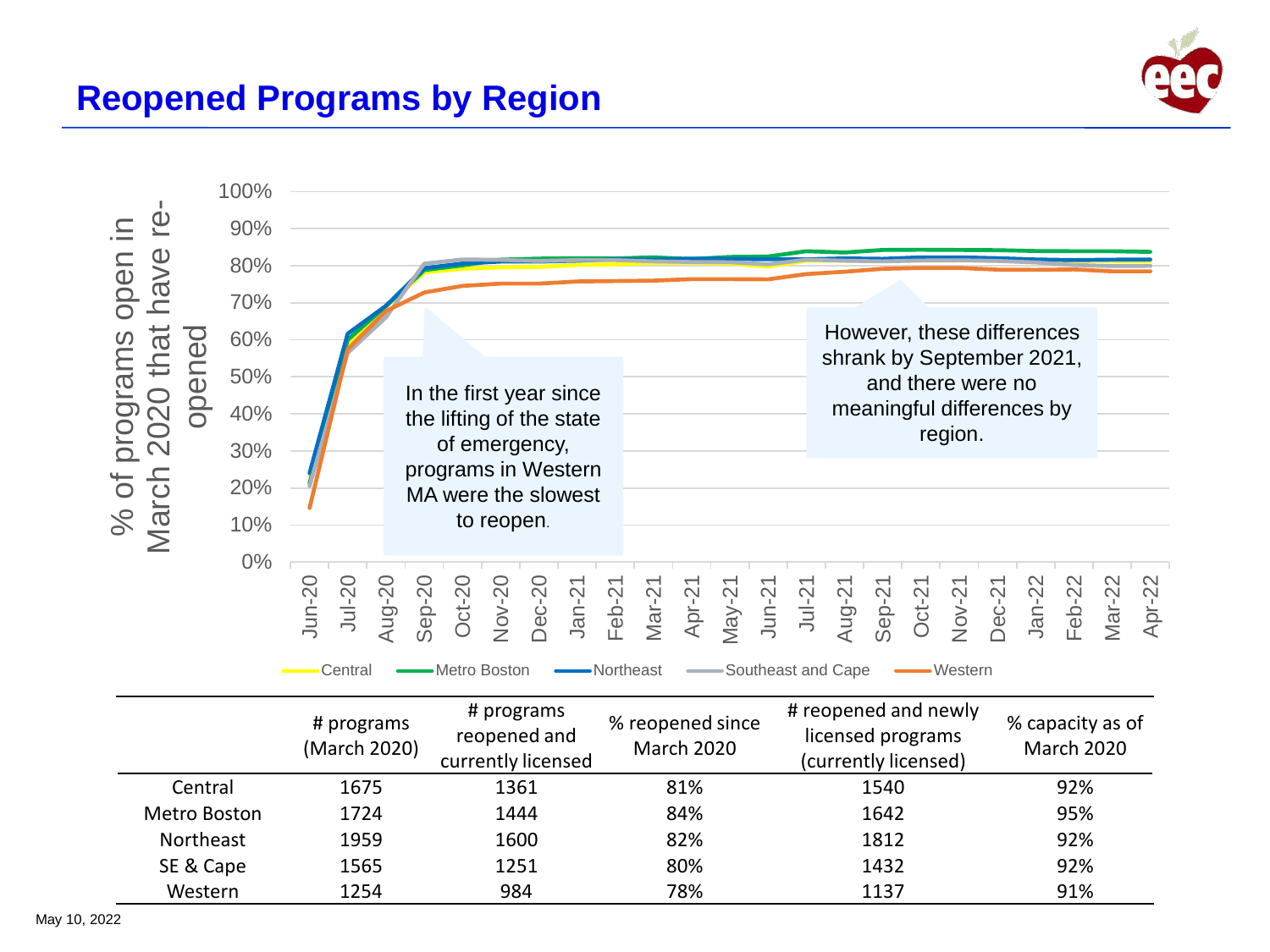# **Newly Licensed Programs by SVI**